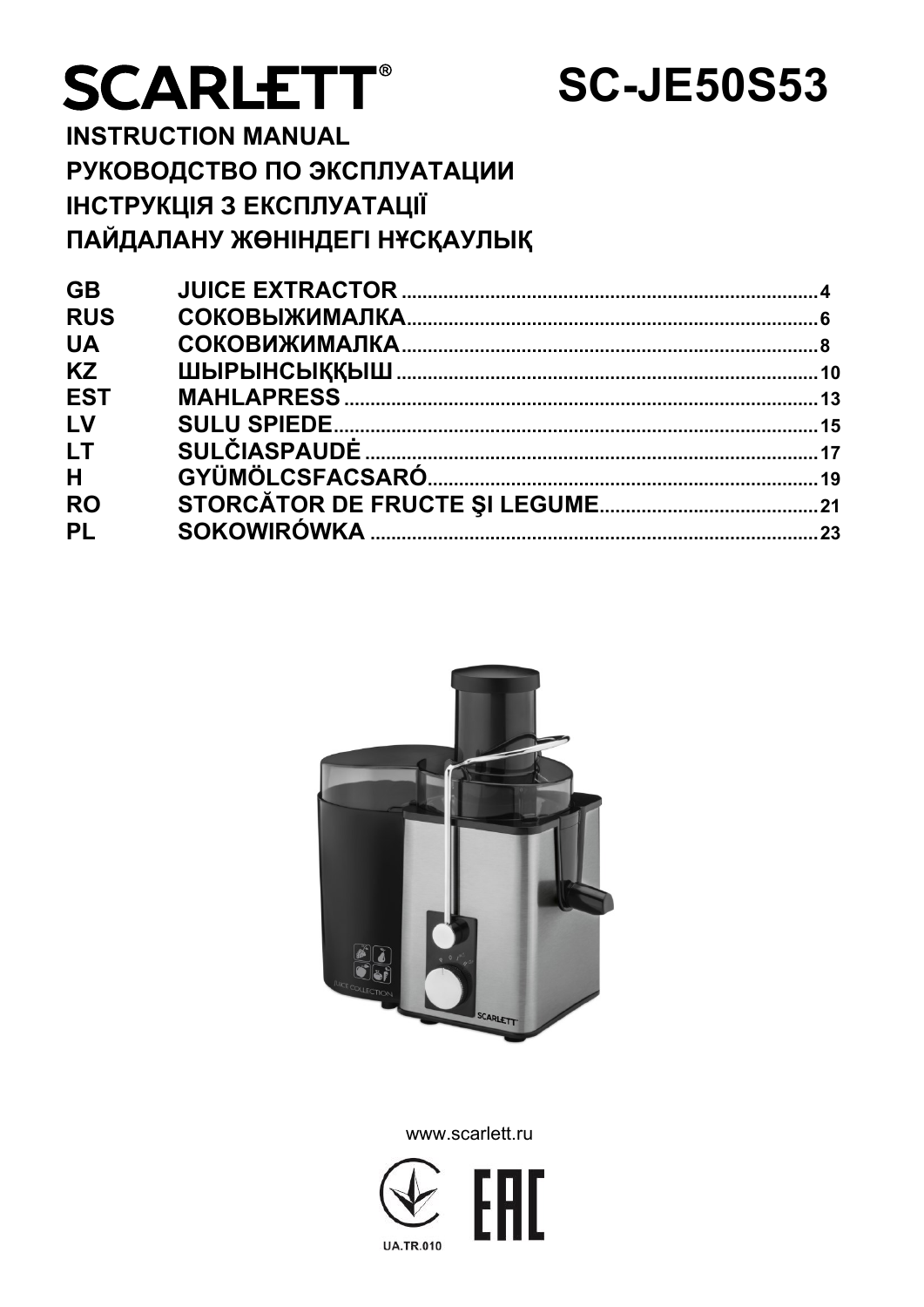- 1. Pusher
- 2. Transparent lid
- 3. Upper body
- 4. Pulp container
- 5. Switch button
- 6. Lock
- 7. Motor unit
- 8. Juice spout with «antidrip»
- 9. Feeder tube
- 10. Juice jug
- 11. Stainless steel strainer
- 12. Foam separator
- 13. Filter cleaning brush

- 1. Штовхальник
- 2. Прозора кришка
- 3. Верхня частина корпуса
- 4. Контейнер для м'якоті<br>5. Перемикач швидкосте
- 5. Перемикач швидкостей
- 6. Фіксатор
- 7. Корпус
- 8. Зливний носик для соку з насадкою «антикрапля»
- 9. Горловина для подачі продуктів
- 10. Стакан для соку
- 11. Сітчастий фільтр із неіржавіючої сталі
- 12. Піносепаратор
- 13. Щітка для очищення фільтра

#### **EST KIRJELDUS LV APRAKSTS**

- 1. Tõukur
- 2. Läbipaistev kaas
- 3. Korpuse ülemine osa
- 4. Mahuti viljaliha jaoks
- 5. Kiiruste ümberlüliti
- 6. Lukustid
- 7. Korpus
- 8. Tilkumisvastase otsikuga mahla valamistila
- 9. Ettesöötmistoru
- 10. Mahlaklaas
- 11. Roostevabast terasest
- 12. Vahuseparaator
- 13. Filtripuhastushari

## **LT APRAŠYMAS H LEÍRÁS**

- 1. Stūmiklis
- 2. Skaidrus dangtelis
- 3. Viršutinė korpuso dalis
- 4. Konteineris minkštimui<br>5. Greičių jungiklis
- 5. Greičių jungiklis
- **Fiksatorius**
- 7. Korpusas
- 8. Sulčių antgalio "antilašas" išpylimo noselė
- 9. Produktų įkrovimo anga
- 10. Stiklinė sultims
- 11. Tinklinis filtras iš nerūdijančio plieno.
- 12. Putų separatorius
- 13. Šepetėlis valyti filtrą

## **GB DESCRIPTION RUS УСТРОЙСТВО ИЗДЕЛИЯ**

- 1. Толкатель
- 2. Прозрачная крышка
- 3. Верхняя часть корпуса
- 4. Контейнер для мякоти
- 5. Переключатель скоростей
- 6. Фиксатор
- 7. Корпус
- 8. Сливной носик для сока с насадкой «антикапля»
- 9. Горловина для загрузки продуктов
- 10. Стакан для сока
- 11. Сетчатый фильтр из нержавеющей стали
- 12. Пеносепаратор
- 13. Щетка для очистки фильтра

## **UA ОПИС KZ СИПАТТАМА**

- 1. Итергіш
- 2. Мөлдір қақпақ
- 3. Тұлғаның жоғарғы бөлімі<br>4. Жұмсағыға арналған конт
- 4. Жұмсағыға арналған контейнер
- 5. Жылдамдықтарды ауыстырып қосқышы
- 6. Бекіткіштер<br>7. Тұлға
- 7. Тұлға
- 8. «Тамшылауға қарсы» қондырмасы бар шүмек
- 9. Өнімдерді тиеуге арналған қылта
- 10. Шырынға арналған стакан
- 11. Кабаты бар тот баспайтын болаттан жасалған торлы сүзгі
- 12. Көбік айырғыш
- 13. Сүзгіні тазалауға арналған шөтке

- 1. Stampa
- 2. Caurspīdīgs vāciņš
- 3. Korpusa augšējā daļa
- 4. Biezumu konteiners
- 5. Ātruma pārslēgs
- 6. Fiksatori
- 7. Korpuss
- 8. Sulas snīpītis ar pretpilēšanas uzliktni
- 9. Atvērums produktu ievietošanai
- 10. Sulas glaze
- 11. Sietiņfiltrs no nerūsējoša tērauda
- 12. Putu separators
- 13. Birste filtra tīrīšanai

3. Készülékház felső része

4. Gyümölcshús részére tartály<br>5. Gyorsasági fokozat kapcsoló 5. Gyorsasági fokozat kapcsoló

10. Gyümölcslé részére pohár 11. Rozsdamentes acélszűrő

8. Cseppmentesítővel ellátott kiöntő

## 1. Tolórúd

6. Rögzítők 7. Készülékház

2. Áttetsző fedél

9. A készülék torka

12. Habszeparátor 13. Szűrőtisztító kefe

[www.scarlett.ru](http://www.scarlett.ru/) 2 SC-JE50S53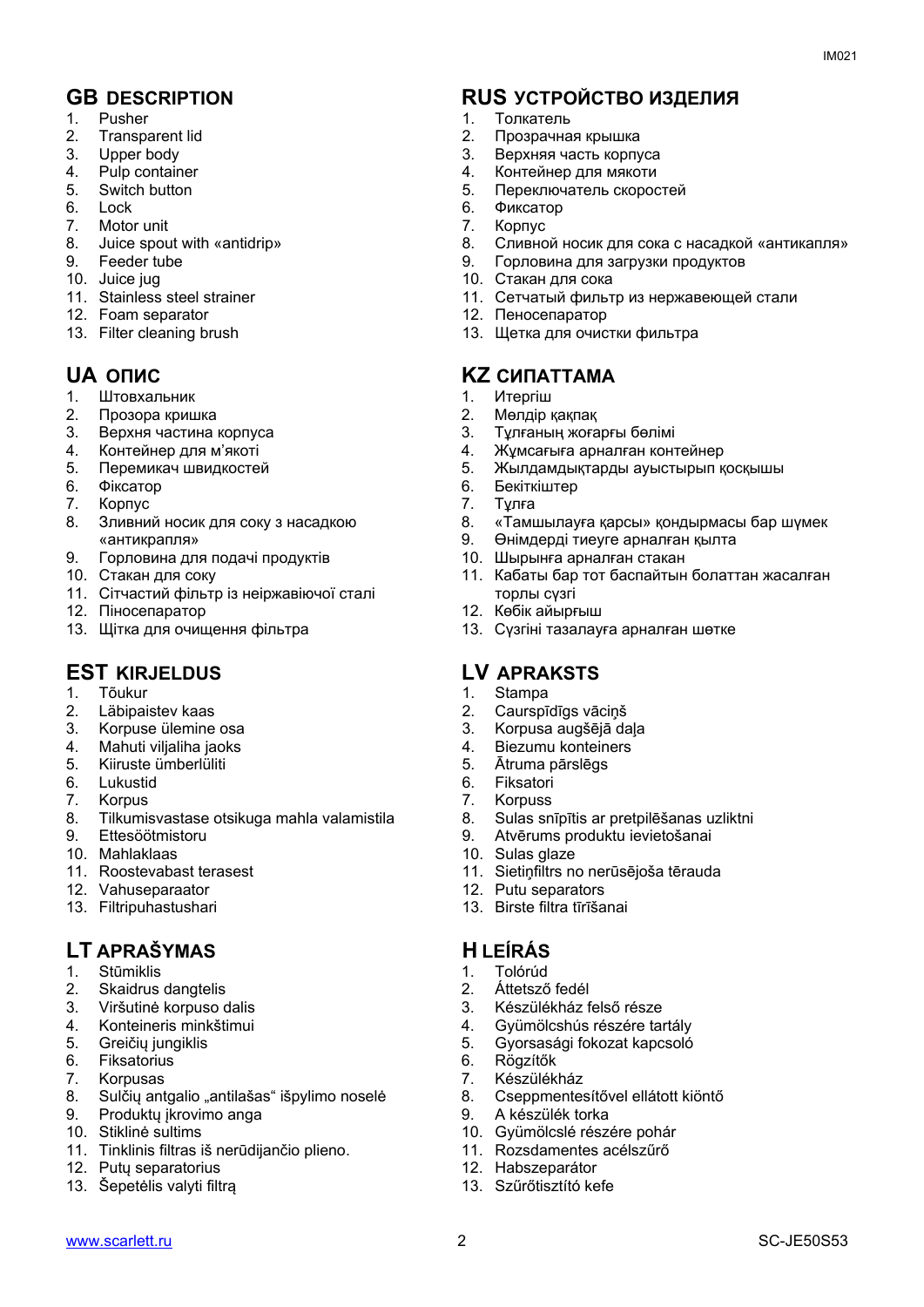#### **RO DESCRIEREA APARATULUI PL BUDOWA WYROBU**

- 1. Accesoriu de presare
- 2. Capac transparent
- 3. Partea superioară a bazei
- 4. Container pentru pulpă
- 5. Comutator de viteze
- 6. Fixator
- 7. Bază
- 8. Gură de scurgere pentru suc cu accesoriu "anti-picurare"
- 9. Tub de alimentare cu produse
- 10. Pahar pentru suc
- 11. Sită din oţel inoxidabil
- 12. Separator de spumă
- 13. O perie pentru a curăța filtrul

- 1. Popychacz
- 2. Przezroczysta pokrywa
- 3. Górna część obudowy
- 4. Pojemnik na miąższ
- 5. Przełącznik prędkości
- 6. Uchwyt
- 7. Obudowa
- 8. Wlewkę do soku z przystawką "anty kropla"
- 9. Gardziel do załadowania produktów
- 10. Kubek na sok
- 11. Filtr siatkowy ze stali nierdzewnej
- 12. Separator piany
- 13. Szczotka do czyszczenia filtra

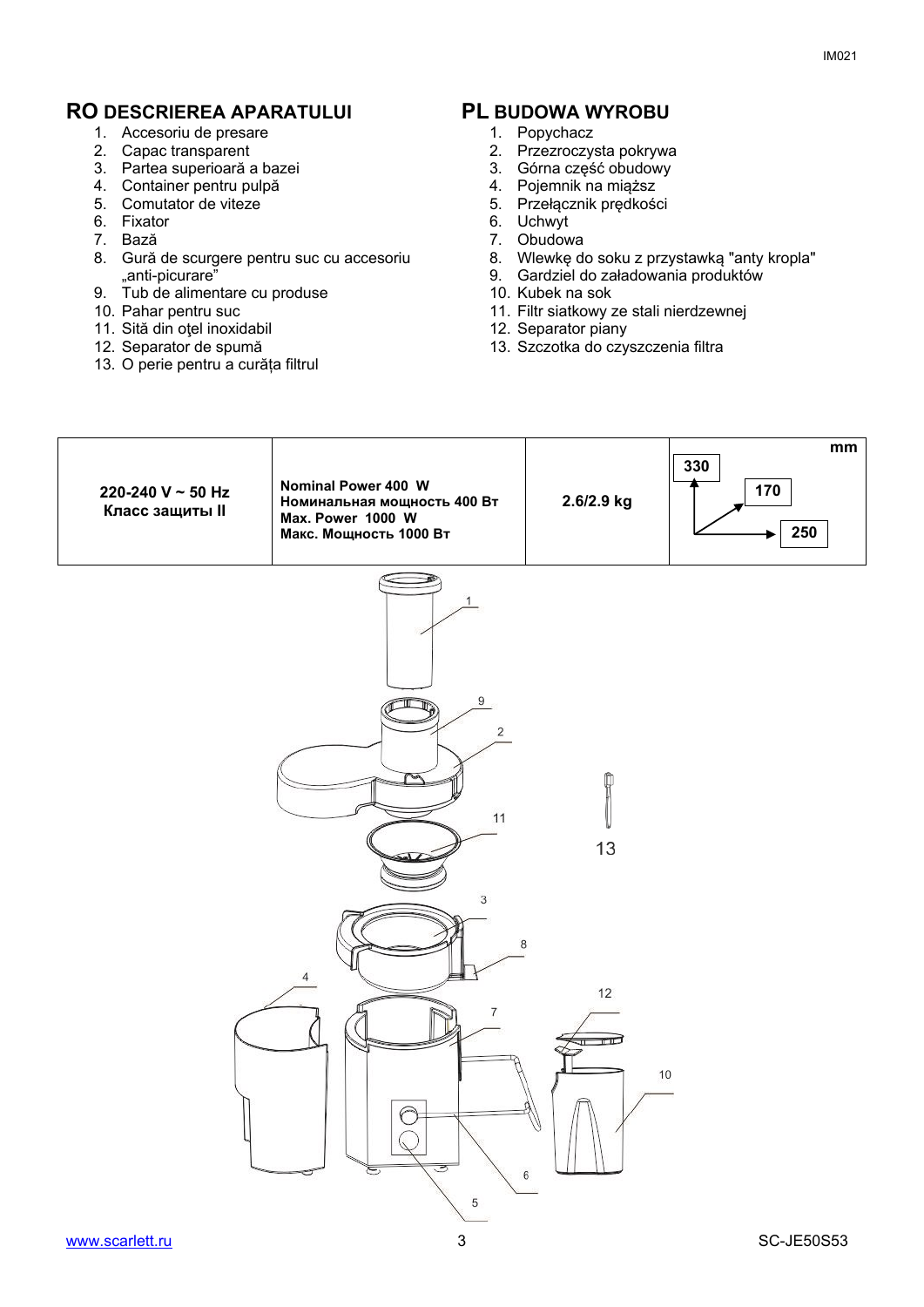#### **GB INSTRUCTION MANUAL IMPORTANT SAFEGUARDS**

- Please read these operating instructions carefully before connecting your device to the power supply, in order to avoid damage due to incorrect use.
- Before the first switching on check that the voltage indicated on the rating label corresponds to the mains voltage in your house.
- Incorrect operation and improper handling can lead to malfunction of the appliance and injuries to the user.
- Do not use outdoors or in damp area.
- The appliance is intended for use only in domestic aims. The unit is not intended for industrial and commercial use, and also for use in:
- $-$  kitchen area for the stuff of shops, offices and the other industrial places
- farm houses
- hotels, motels, rest homes and other similar places by residents.
- **Do not disassemble the juice extractor when it is plugged to the power supply.** Always unplug the appliance from the power supply before cleaning and when not in use.
- To prevent risk of electric shock and fire, do not immerse the appliance in water or any other liquids. If it has happened, unplug it immediately and check in a service center.
- The appliance is not intended for use for [physically, sensory or mental disabled](https://www.multitran.ru/c/m.exe?t=5841801_1_2&s1=%F7%E5%EB%EE%E2%E5%EA%20%F1%20%EE%E3%F0%E0%ED%E8%F7%E5%ED%ED%FB%EC%E8%20%E2%EE%E7%EC%EE%E6%ED%EE%F1%F2%FF%EC%E8) person (including children) or for person with lack of life experience or knowledge, if only they are under supervision or have been instructed about the use of the unit by responsible person.
- Children must be under control in order not to be allowed to play with the appliance.
- Do not leave the appliance switched on when not in use.
- Do not use other attachments than those supplied.
- In case of power cord is damaged, its replacement should be done by the manufacture or service department or the other high-skill person to avoid any danger.
- Do not attempt to repair, adjust or replace parts in the appliance. Check and repair the malfunctioning appliance in the nearest service center only.
- Keep the cord away from sharp edges and hot surfaces.
- Do not pull, twist, or wrap the power cord around the appliance.
- Do not place the appliance near gas or electric oven or store at heated surface.
- Avoid contacting with moving parts.
- The grating filter is very sharp, so handle it with care.
- Warning! Do not use the appliance if the rotating strainer is damaged.
- Always make sure the safety lock is fastened correctly before switching on. The unit is designed to shut off automatically if locks are not fastened securely in place.
- Do not push products into the appliance by fingers while it is in operation. If food becomes lodged in feeder tube, use pusher to push it down. If this doesn't work, turn the motor off, unplug unit, and then disassemble juice extractor to remove remaining food.
- **Do not run juice extractor continuously for longer than 10 minute**. Turn off switch and let it rest for at least 10 minute to cool down the motor, otherwise the motor may be damaged.
- Every time make sure that the appliance is unplugged and all moving parts with motor are stopped completely before disassembling and cleaning.
- Be sure to switch off the unit after each use.
- Do not overload appliance with products.
- It is not recommended to keep the non-loaded unit more than 1 minute.
- If the product has been exposed to temperatures below 0ºC for some time it should be kept at room temperature for at least 2 hours before turning it on.
- The manufacturer reserves the right to introduce minor changes into the product design without prior notice, unless such changes influence significantly the product safety, performance, and functions.
- Manufacturing date is indicated on the unit and/or on packing as well as in accompanying documents in the following format XX.XXXX where first two figures XX is the month of production, and following four figures XXXX is the year of production.

#### **BEFORE USING FOR THE FIRST TIME**

 After unpacking the unit and before any use, make sure the mechanical parts of the unit and all attachments are not damaged.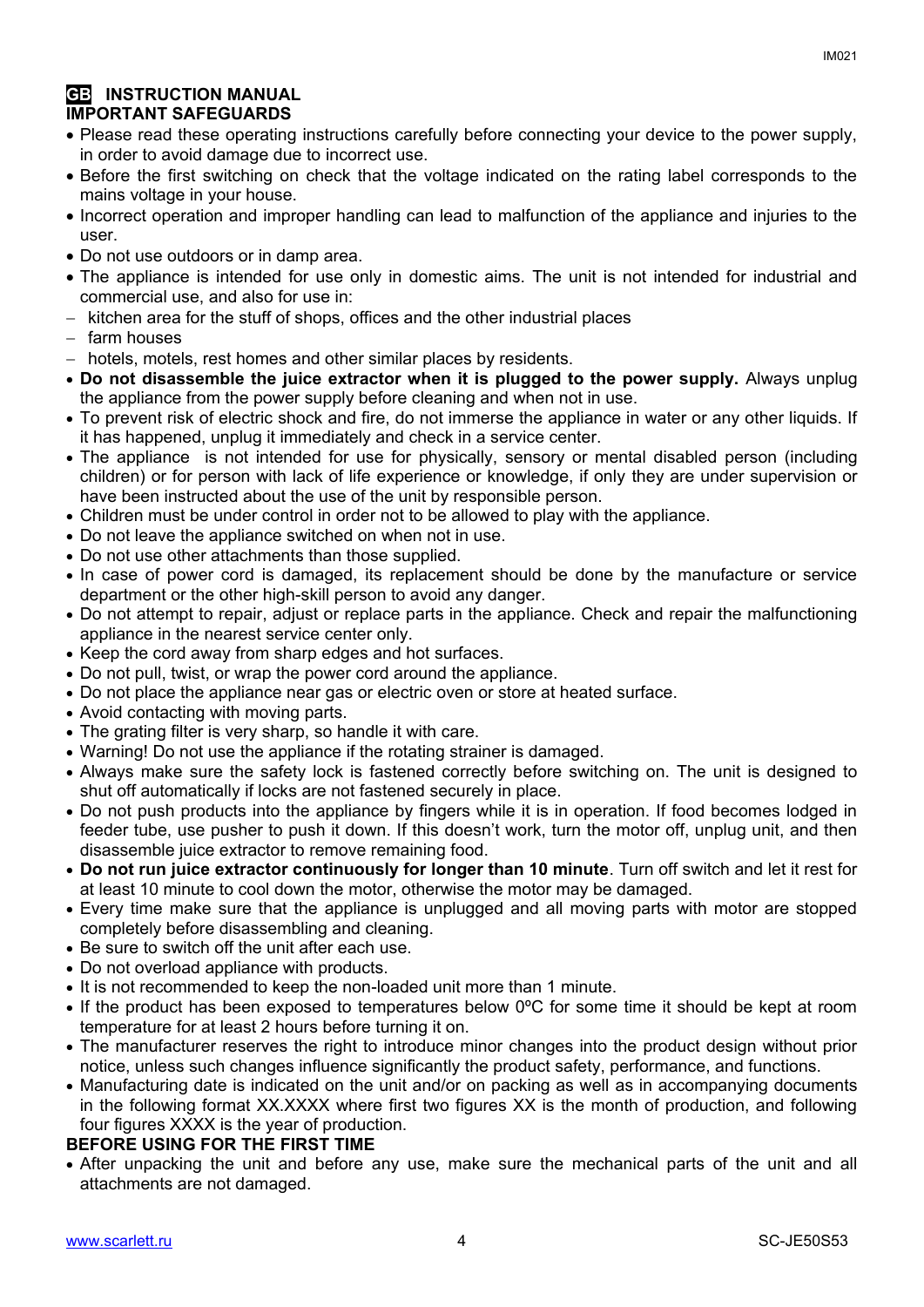- Wash and dry all parts of the appliance, which will come into contact with products. To clean the outside of the body use a damp sponge.
- Practice assembling and dismantling the unit a few times before making juice.

#### **HOW TO ASSEMBLE**

#### DISMANTLING:

- Unplug the appliance from the power supply.
- Open the locks.
- Remove the transparent lid, pull the grating filter upwards, then take off separating unit. While doing this, hold it by the beak from below and by the underside of the top of the unit on the other side. ASSEMBLING:
- Place the separating unit on the motor unit, push with both hands on the separating unit until it clicks into place.
- Insert the grating filter; turn it clockwise to fit securely.
- Mount the transparent lid and fasten the locks.
- Place the pulp container under the cover, and the glass under the beak for juice.
- Install the demountable foam separator in the glass. It serves to remove foam from juice while it is being poured.
- Plug the appliance to the power supply.

#### **OPERATING INSTRUCTIONS**

- This appliance is equipped with a safety system. If the cover is not correctly placed or the locks are unfastened, the appliance will not function.
- Before starting make sure that the juicer is switched off and transparent lid fixed properly.
- Wash fruits and vegetables thoroughly. Cut fruits into small pieces so as to be fitted into the feeding tube. Remove the stone or peel from those citrus and fruit: prunes, apricots, cherries or oranges, lemons, melons, etc.
- Place a juice jug under spout.
- Plug cord into the wall socket. Switch on the appliance and choose desired speed:

Speed I: for soft foods (pears, strawberries, oranges, plums, grapefruit, lemon, grapes, marrows and pumpkins, cherries, onions, cucumbers, garlic).

Speed II: for hard foods (artichokes, carrots, fennel, apples, beets, potatoes, pineapple, cabbages, leeks, celery, spinach).

- Feed the pre-prepared fruits and vegetables into the juice extractor and press down gently with the pusher. NEVER USE FINGERS AS PUSHER.
- The motor must always be running after fruit or vegetables were fed into the appliance.
- When pulp container or juice jug is full, switch off the power and empty containers before continuing the process.

#### *CAUTION:*

- The juice extractor cannot process bananas, peaches, apricots, mangos, papayas, etc.
- The juice extractor cannot process coconuts or other hard food.
- When process is completed, switch off and unplug the unit.

#### **CLEANING**

- Remove and wash all removable parts in warm soapy water. Rinse filter assembly from under side for easy removal of residue from strainer holes. Do not use a dishwasher or very hot water.
- Do not use steel woods, abrasive cleaners or scouring pad on appliance.
- To clean the outside of the motor unit, use a damp sponge.
- Never immerse the body in water.
- Some vegetables, such as carrots, may cause discoloration of the plastic. Reduce this by washing parts immediately after use with small amount of non-abrasive cleaner on a cloth, rub gently, then rinse well and dry.
- The grating filter must be replaced as soon as any signs of damage or wear and tear appear.

#### **STORAGE**

• Store assembled cleaned and dried juice extractor in a dry place.

The symbol on the unit, packing materials and/or documentations means used electrical and electronic units and battery's should not be toss in the garbage with ordinary household garbage. These units should be pass to special receiving point.

For additional information about actual system of the garbage collection address to the local authority.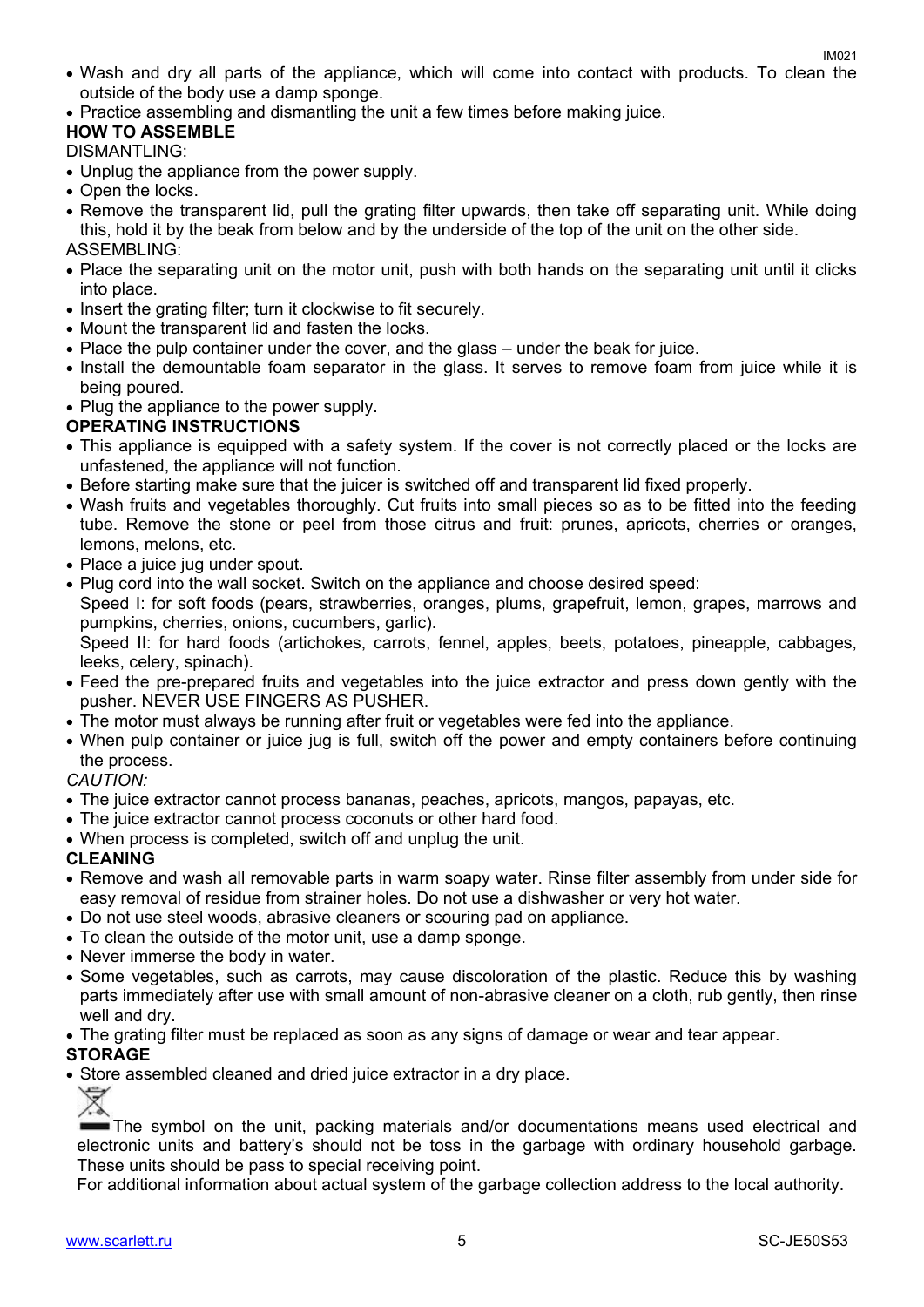Valid utilization will help to save valuable resources and avoid negative work on the public health and environment which happens with incorrect using garbage.

#### **RUS РУКОВОДСТВО ПО ЭКСПЛУАТАЦИИ МЕРЫ БЕЗОПАСНОСТИ**

- Внимательно прочитайте данную инструкцию перед эксплуатацией прибора во избежание поломок при использовании.
- Перед первоначальным включением проверьте, соответствуют ли технические характеристики, указанные на изделии параметрам электросети.
- Неправильное обращение может привести к поломке изделия, нанести материальный ущерб и причинить вред здоровью пользователя.
- Не использовать вне помещений и в условиях повышенной влажности.
- Прибор предназначен для использования только в бытовых целях согласно данному Руководству по эксплуатации. Прибор не предназначен для промышленного и коммерческого применения, а также для использования:
- в кухонных зонах для персонала в магазинах, офисах и прочих производственных помещениях;
- в фермерских домах;
- клиентами в гостиницах, мотелях, пансионатах и других похожих мест проживания.
- **Запрещается разбирать соковыжималку, если она подключена к электросети.** Всегда отключайте устройство от электросети перед очисткой, или если Вы его не используете.
- Во избежание поражения электрическим током и возгорания, не погружайте прибор или шнур питания в воду или другие жидкости. Если это произошло, немедленно отключите его от электросети и обратитесь в Сервисный центр для проверки.
- Прибор не предназначен для использования лицами (включая детей) с пониженными физическими, сенсорными или умственными способностями или при отсутствии у них жизненного опыта или знаний, если они не находятся под присмотром или не проинструктированы об использовании прибора лицом, ответственным за их безопасность.
- Дети должны находиться под присмотром для недопущения игр с прибором.
- Не оставляйте включенный прибор без присмотра.
- Не используйте принадлежности, не входящие в комплект поставки.
- При повреждении шнура питания его замену, во избежание опасности, должны производить изготовитель, сервисная служба или подобный квалифицированный персонал.
- Не пытайтесь самостоятельно ремонтировать устройство. При возникновении неполадок обращайтесь в ближайший Сервисный центр.
- Следите, чтобы шнур питания не касался острых кромок и горячих поверхностей.
- Не тяните, не перекручивайте и ни на что не наматывайте шнур питания.
- Не ставьте прибор на горячую газовую или электрическую плиту, не располагайте его поблизости от источников тепла.
- Не прикасайтесь к движущимся частям прибора.
- Будьте осторожны при обращении с металлическими частями они очень острые.
- Предупреждение! Не используйте прибор, если вращающийся сетчатый фильтр поврежден.
- Перед включением прибора убедитесь, что крышка надежно зафиксирована. Ваш прибор оснащен системой безопасности, которая автоматически отключает прибор при неправильной установке крышки.
- Запрещается проталкивать продукты пальцами. Если кусочки фруктов застряли в приёмной горловине, воспользуйтесь толкателем. Если это не помогло, выключите двигатель и отключите прибор от электросети, разберите его и прочистите забившиеся места.
- Каждый раз перед разборкой и очисткой отключайте устройство от электросети. Все вращающиеся части и двигатель должны полностью остановиться.
- Каждый раз после окончания работы обязательно выключайте устройство.
- Не перегружайте прибор продуктами.
- Не рекомендуется оставлять соковыжималку включенной на холостом ходу более 1 минуты.
- $\bullet$  Если изделие некоторое время находилось при температуре ниже 0°С, перед включением его следует выдержать в комнатных условиях не менее 2 часов.
- Производитель оставляет за собой право без дополнительного уведомления вносить незначительные изменения в конструкцию изделия, кардинально не влияющие на его безопасность, работоспособность и функциональность.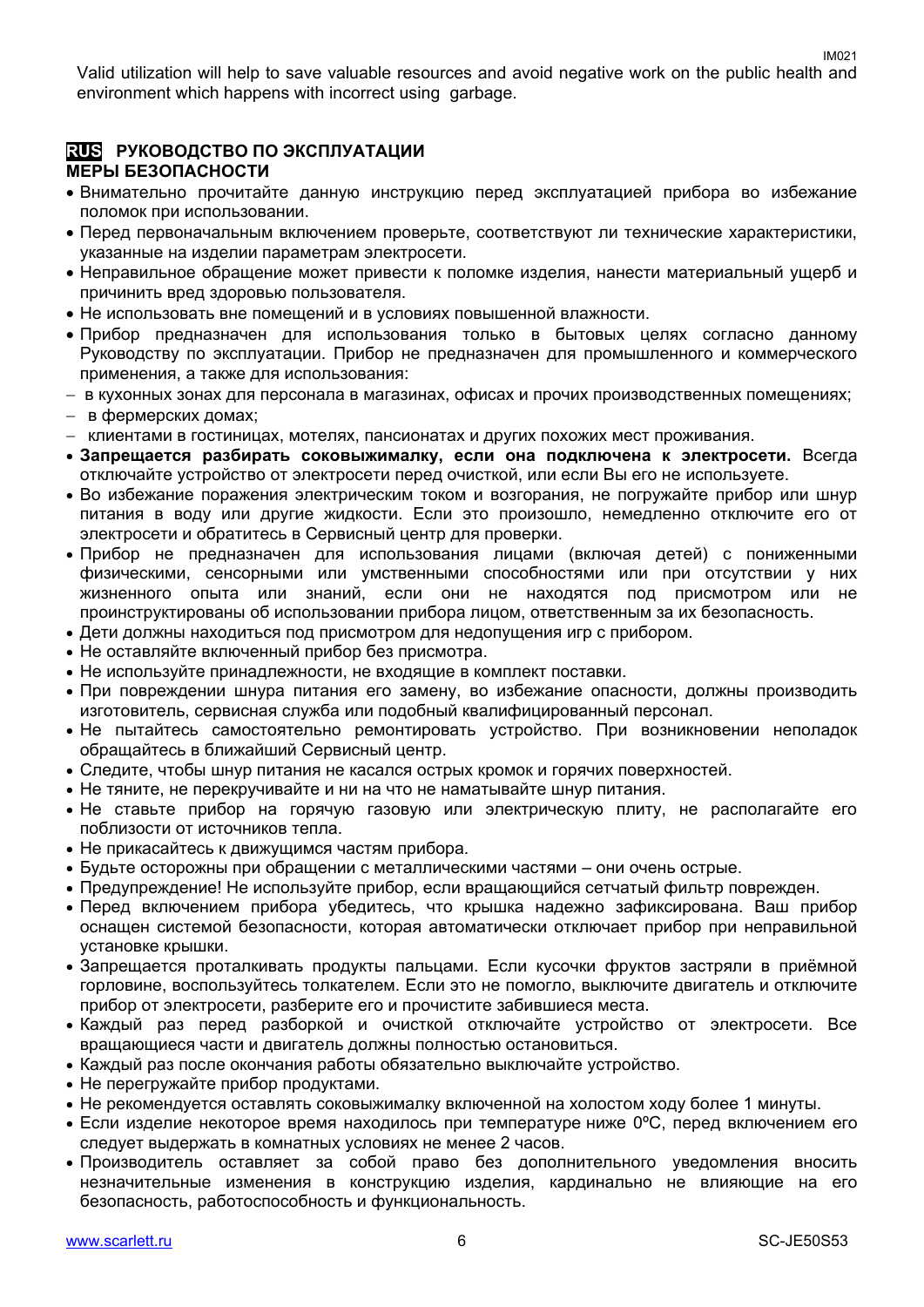Дата производства указана на изделии и/или на упаковке, а также в сопроводительной документации, в формате XX.XXXX, где первые две цифры «XX» – это месяц производства, следующие четыре цифры «XXXX» – это год производства.

#### **ПОДГОТОВКА**

- Прибор служит для приготовления свежевыжатых соков из овощей, фруктов, зелени, ягод.
- Распакуйте прибор и проверьте, не повреждены ли изделие и принадлежности.
- Тщательно вымойте части, которые будут соприкасаться с продуктами и просушите. Снаружи корпус протрите мягкой слегка влажной тканью.

#### **СБОРКА / РАЗБОРКА**

РАЗБОРКА:

- Отключите прибор от электросети.
- Откройте фиксатор прозрачной крышки.
- Снимите крышку, извлеките сетчатый фильтр, потянув его вверх. После чего снимите верхнюю часть корпуса. При этом придерживайте ее снизу за носик и с другой стороны за низ верхней части корпуса.

СБОРКА:

- Перед сборкой убедитесь, что двигатель выключен и прибор отключен от сети.
- Установите верхнюю часть соковыжималки на корпус и прижмите обеими руками до щелчка.
- Установите сетчатый фильтр и поворачивайте по часовой стрелке, пока он не встанет на место.
- Установите прозрачную крышку и застегните фиксатор.
- Установите в стакан съемный пеносепаратор. Он необходим для отделения пены от сока при разливе.
- Подставьте контейнер для сбора мякоти под крышку, а стакан под носик для сока.
- Подключите прибор к электросети.

#### **РАБОТА**

- Перед началом работы убедитесь, что крышка надёжно зафиксирована.
- Поверните насадку «антикапля» отверстием вниз.
- ВНИМАНИЕ! Не включайте соковыжималку, если насадка «антикапля» повернута отверстием вверх. Это может привести к поломке двигателя прибора.
- Положение насадки «антикапля» отверстием вверх служит для предотвращения попадания остаточных капель сока на стол.
- Тщательно вымойте овощи / фрукты, удалите кожуру и косточки.
- При необходимости порежьте овощи / фрукты на небольшие кусочки, которые бы легко проходили в загрузочное отверстие.
- Подключите соковыжималку к электросети и выберите подходящую скорость: СкоростьI: для мягких продуктов (груши, клубника, апельсины, сливы, грейпфруты, лимоны, виноград, тыква, лук, огурцы, чеснок).
- Скорость II: для жёстких продуктов (артишоки, морковь, яблоки, перец, свекла, картофель, ананасы, кабачки, сельдерей, шпинат, укроп, лук-порей).
- Р импульсный режим работы: соковыжималка работает, пока переключатель скоростей удерживается в положении «Р».
- Загрузите подготовленные овощи / фрукты в соковыжималку, слегка придавливая толкателем. НИ В КОЕМ СЛУЧАЕ НЕ ДЕЛАЙТЕ ЭТО ПАЛЬЦАМИ ИЛИ ПОСТОРОННИМИ ПРЕДМЕТАМИ.
- **Загружайте продукты только при работающем двигателе.**
- Когда контейнер для мякоти или стакан для сока наполнятся, выключите соковыжималку и освободите ёмкости.

*ВНИМАНИЕ:*

- Соковыжималка не предназначена для приготовления соков из бананов, абрикосов, манго, папайи, авокадо.
- Соковыжималку нельзя использовать для получения соков из кокосов и других твердых фруктов и овощей.
- По окончании работы переведите переключатель скоростей в положение 0 и отключите соковыжималку от электросети.

#### **ОЧИСТКА**

- Вымойте все съёмные части тёплой водой с мылом. Не используйте для этого посудомоечную машину.
- Не используйте для очистки металлические щетки, абразивные моющие средства или шкурку.
- Снаружи корпус протирайте влажной губкой.
- Не погружайте корпус в воду.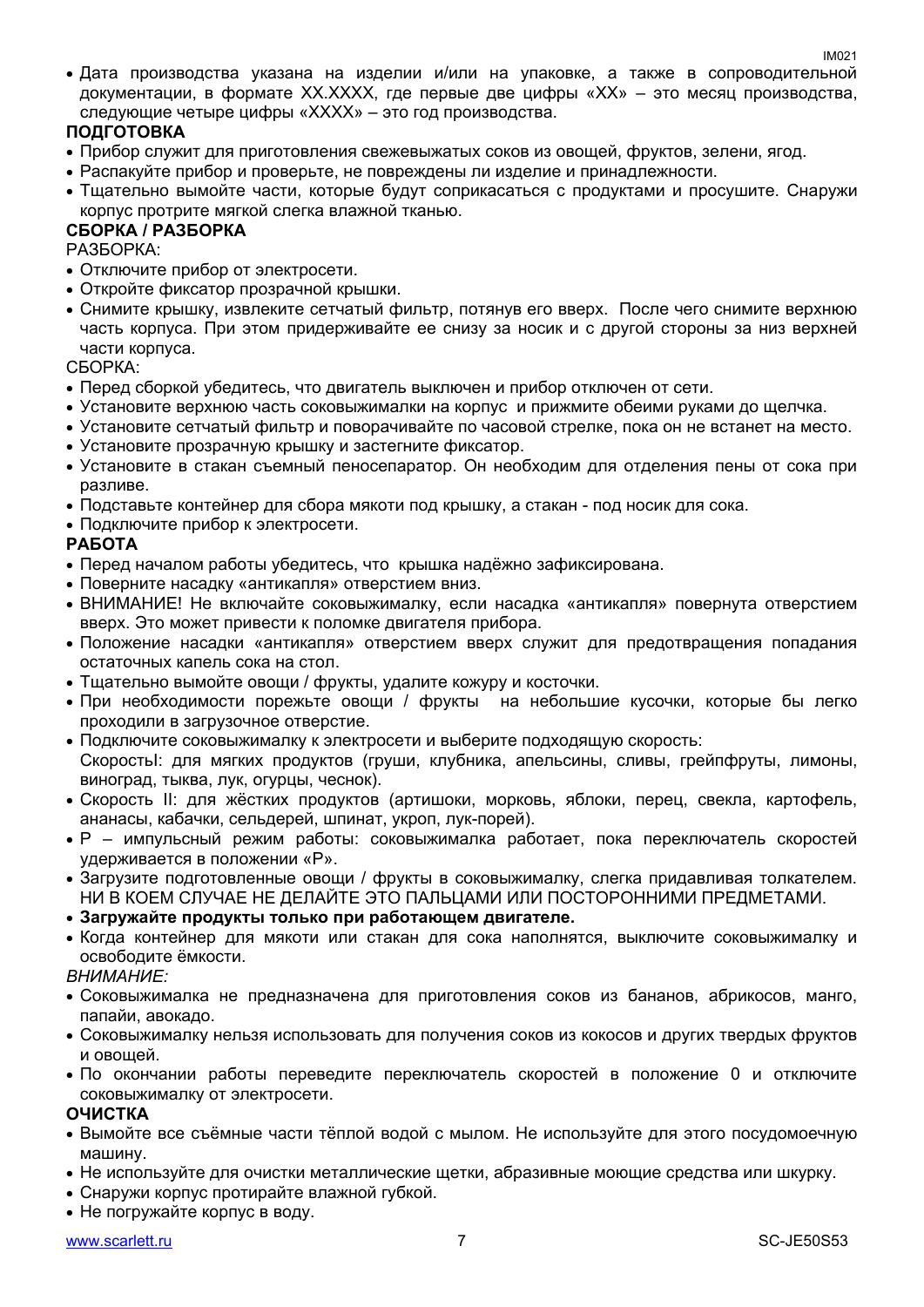Съемные пластиковые части соковыжималки могут окраситься некоторыми продуктами, например, морковью. Поэтому сразу по окончании работы следует вымыть их с небольшим количеством неабразивного средства, после чего тщательно вымыть и высушить.

#### **ХРАНЕНИЕ**

Храните вымытую и высушенную соковыжималку в собранном виде в сухом месте.

Данный символ на изделии, упаковке и/или сопроводительной документации означает, что использованные электрические и электронные изделия и батарейки не должны выбрасываться вместе с обычными бытовыми отходами. Их следует сдавать в специализированные пункты приема.

Для получения дополнительной информации о существующих системах сбора отходов обратитесь к местным органам власти.

Правильная утилизация поможет сберечь ценные ресурсы и предотвратить возможное негативное влияние на здоровье людей и состояние окружающей среды, которое может возникнуть в результате неправильного обращения с отходами.

#### **UA ІНСТРУКЦІЯ З ЕКСПЛУАТАЦІЇ**

- Шановний покупець! Ми вдячні Вам за придбання продукції торговельної марки SCARLETT та довіру до нашої компанії. SCARLETT гарантує високу якість та надійну роботу своєї продукції за умови дотримання технічних вимог, вказаних в посібнику з експлуатації.
- Термін служби виробу торгової марки SCARLETT у разі експлуатації продукції в межах побутових потреб та дотримання правил користування, наведених в посібнику з експлуатації, складає 2 (два) роки з дня передачі виробу користувачеві. Виробник звертає увагу користувачів, що у разі дотримання цих умов, термін служби виробу може значно перевищити вказаний виробником строк.

#### **МІРИ БЕЗПЕКИ**

- Уважно прочитайте дану інструкцію перед експлуатацією приладу, щоб запобігти поломок при використанні.
- Перед першим вмиканням перевірте, чи відповідають технічні характеристики виробу, позначені на наклейці, параметрам електромережі.
- Невiрне використання може призвести до поломки виробу, завдати матеріального урону та шкоди здоров'ю користувача.
- Не використовувати поза приміщеннями чи в умовах підвищеної вологості.
- Прилад призначений для використання тільки в побутових цілях. Прилад не призначений для промислового та комерційного застосування, а також для використання:
- у кухонних зонах для персоналу в магазинах, офісах та інших виробничих приміщеннях;
- у фермерських будинках;
- клієнтами у готелях, мотелях, пансіонатах та інших схожих місцях проживання.
- **Заборонено розбирати Соковижималку, якщо вона підключена до електромережі.** Завжди вимикайте пристрій з електромережі перед очищенням, або якщо Ви його не використовуєте.
- Щоб запобігти враження електричним струмом і загорання, не занурюйте прилад у воду чи інші рідини. Якщо це відбулося, негайно вимкніть його з мережі та зверніться до Сервісного центру для перевірки.
- Прилад не призначений для використання особами (у тому числі дітей) зі зниженими фізичними, сенсорними чи розумовими здібностями або за відсутності в них життєвого досвіду чи знань, якщо вони не знаходяться під наглядом чи не проінструктовані про використання приладу особою, що відповідає за їхню безпеку.
- Діти повинні знаходитись під наглядом задля недопущення ігор з приладом.
- Не залишайте ввімкнений прилад без нагляду.
- Не використовуйте приладдя, що не входить до комплекту поставки.
- У разі пошкодження кабелю живлення його заміну, задля запобігання небезпеці, повинен здійснювати виробник, сервісна служба чи подібний кваліфікований персонал.
- Не намагайтеся самостійно ремонтувати прилад. При виникненні неполадок звертайтеся до найближчого Сервісного центру.
- Стежте, щоби шнур живлення не торкався гострих крайок та гарячих поверхонь.
- Не тягніть за шнур живлення, не перекручуйте та ні на що не намотуйте його.
- Не ставте прилад на гарячу газову чи електричну плиту, та не розташовуйте біля джерел тепла.
- Не торкайтеся під час роботи частин приладу, що рухаються.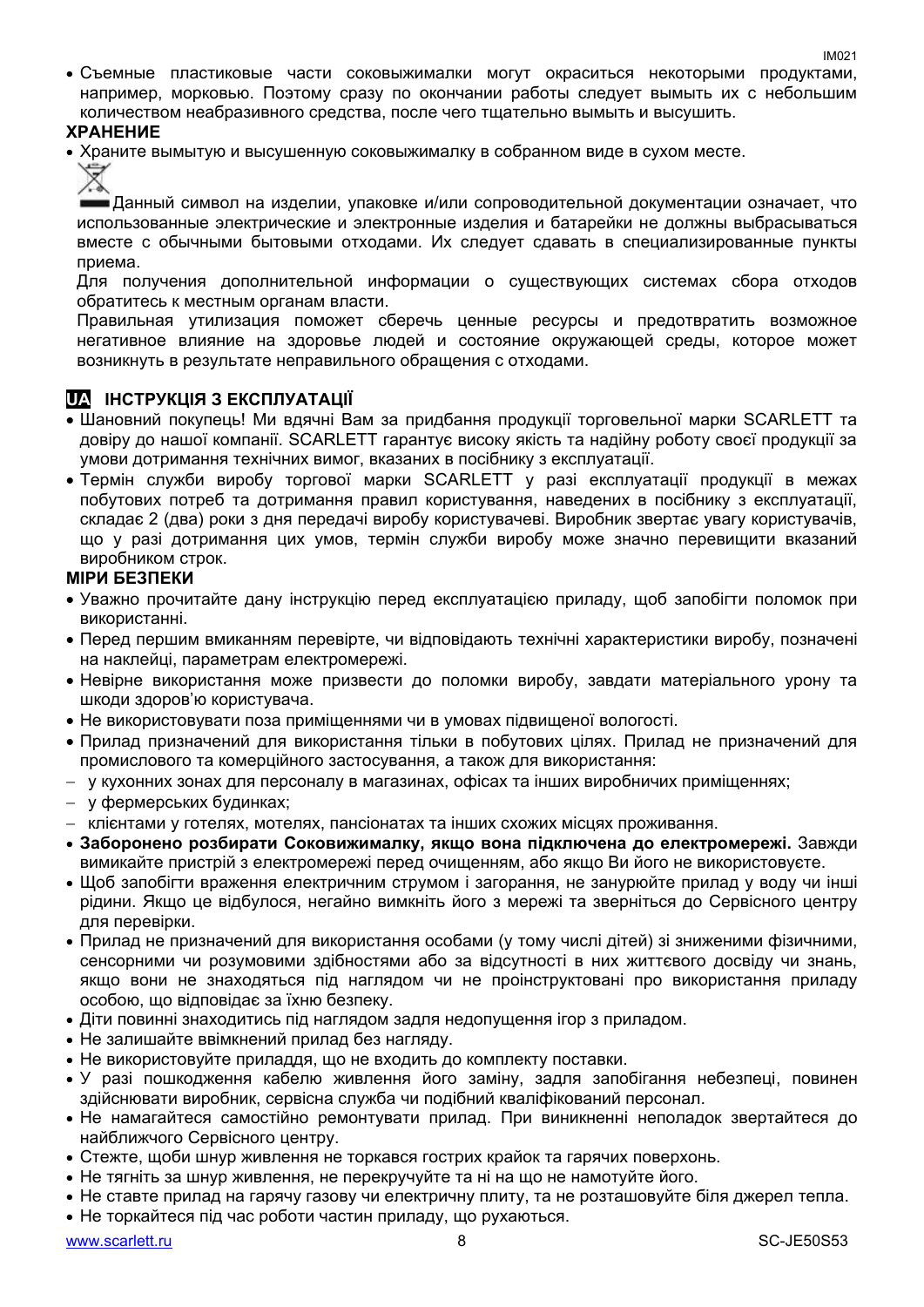- Поводьтеся обережно з металевими частинами вони дуже гострі.
- Попередження! Не використовувати прилад, якщо сито, що обертається, пошкоджено.
- Перед вмиканням приладу переконайтесь, що кришка надійно зафіксована. Прилад обладнаний системою безпеки, яка автоматично вимикає його, якщо кришка установлена невірно.
- Заборонено проштовхувати продукти пальцями. Якщо шматочки фруктів застрягли у прийомній горловині, скористайтеся штовхальником. Якщо це не допомогає, виключіть прилад та вимкніть його з електромережі, потім розберіть соковижималку та прочистіть захряслі місця.
- Кожного разу перед розбиранням та очищенням вимикайте прилад з електромережі. Всі обертові частини та двигун мають цілком зупинитись.
- Кожного разу наприкінці роботи обов'язково вимикайте пристрій.
- Не перевантажуйте прилад продуктами.
- Не рекомендується залишати соковижималку включеної на холостому ходу більше 1 хв.
- Якщо виріб деякий час знаходився при температурі нижче 0ºC, перед увімкненням його слід витримати у кімнаті не менше 2 годин.
- Виробник залишає за собою право без додаткового повідомлення вносити незначні зміни до конструкції виробу, що кардинально не впливають на його безпеку, працездатність та функціональність.
- Дата виробництва вказана на виробі та/або на пакування, а також у супроводжуючій документації у форматі XX.XXXX, де перші дві цифри «XX» – це місяць виробництва, наступні чотири цифри «XXXX» – це рік виробництва.
- Обладнання відповідає вимогам Технічного регламенту обмеження використання деяких небезпечних речовин в електричному та електронному обладнанні.

#### **ПІДГОТОВКА**

- Перевірте, чи не ушкоджені пристрій та приладдя.
- Ретельно вимийте частини, які будуть стикатися їжі, та просушіть. Зовні корпус протріть м'якою ледве вологою тканиною.
- Попрактикуйтеся у зборці та й розбиранні соковижималки перед початком роботи.

#### **ЗБОРКА**

#### РОЗБИРАННЯ:

- Вимкніть прилад з електромережі.
- Відкрийте фіксатори прозорої кришки.
- Зніміть кришку, вийміть сітчатий фільтр, після чого зніміть блок сепаратора. При цьому притримуйте її знизу за носик та з іншої сторони за низ верхньої частини корпуса. СКЛАДАННЯ:
- Установіть сепаратор на корпус електродвигуна та притисніть обома руками до клацання.
- Установіть сітчатий фільтр та поверніть по годинниковій стрілці, поки він не стане на місце.
- Установіть прозору кришку та застебніть фіксатори.
- Підкладіть контейнер для збирання м'якоті, а склянку під носик для соку.
- Встановіть у склянку знімний піносепаратор. Він необхідний для зняття піни з соку при розливі.Підключите прилад до електромережі.

#### **ЕКСПЛУАТАЦІЯ**

- Соковижималка обладнана системою безпеки, яка автоматично блокує двигун, якщо кришка зачинена невірно.
- Поверніть насадку «антикрапля» отвором донизу.
- УВАГА! Не вмикайте соковижималку, якщо насадка «антикрапля» повернута отвором уверх. Це може призвести до поламки двигуна приладу.
- Положення насадки «антикрапля» отвором уверх служить для того, щоб запобігти потраплянню остаточних крапель соку на стіл.
- Ретельно вимийте овочі / фрукти. Удаліть шкірку та кісточки (вишні, груші та ін.), поріжте на дрібні шматочки, які б легко проходили у загрузочну горловину.
- Підставте стакан для соку под злив.
- Підключіть соковижималку до електромережі, ввімкнить її та виберіть потрібну швидкість:

Швидкість I: для м'яких продуктів (груші, полуниця, апельсини, сливи, грейпфрути, лімони, виноград, гарбузи, цибуля, огірки, часник).

Швидкість II: для жорстких продуктів (артішоки, морква, яблука, перець, буряки, картопля, ананаси, кабачки, селера, шпинат, кріп, порей).

P – імпульсний режим роботи: соковижималка працює, поки перемикач швидкостей утримується у положенні «Р».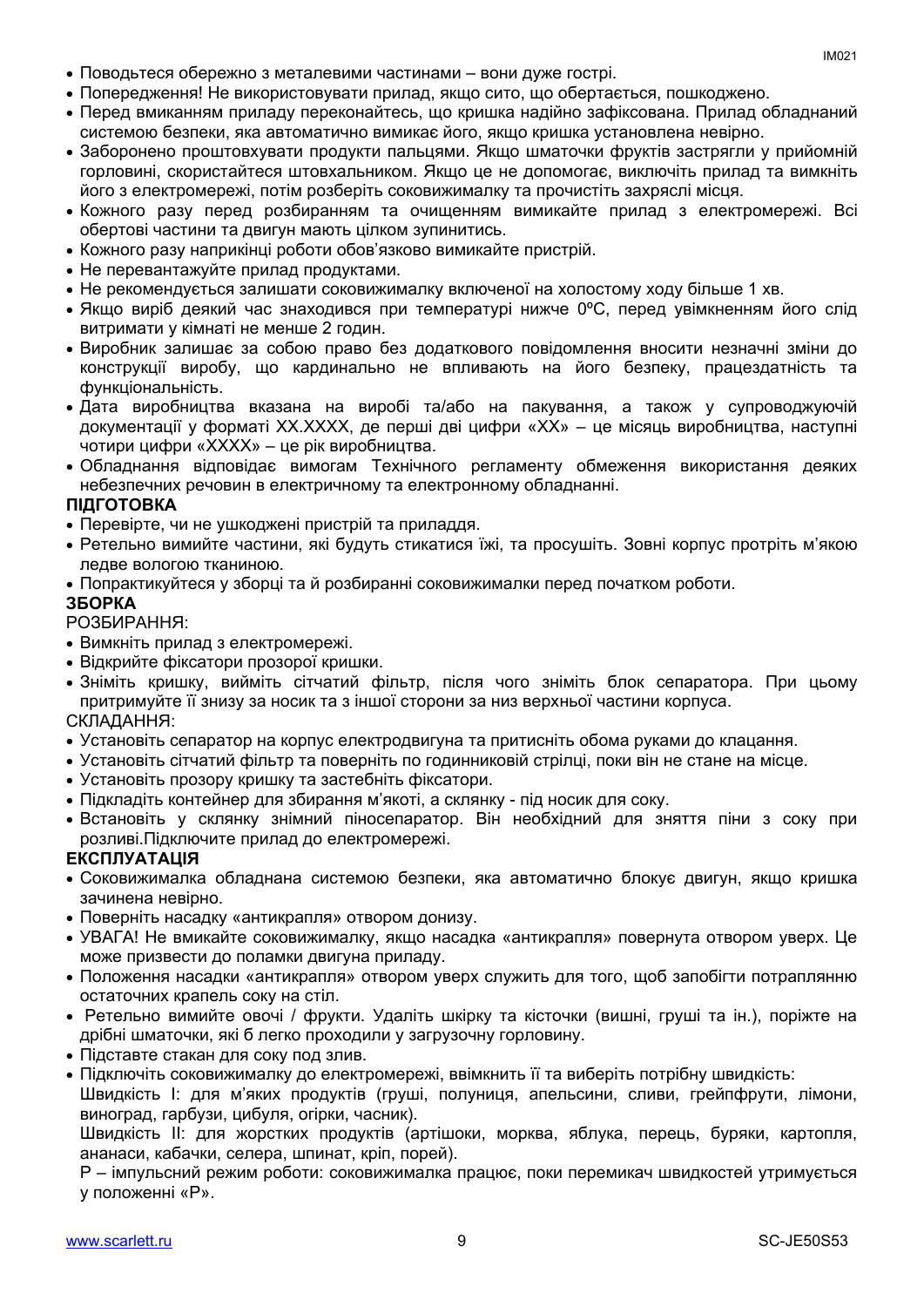- Загрузіть підготовані овочі / фрукти у соковижималку, легенько притискаючи штовхачем. НІ В ЯКОМУ РАЗІ НЕ РОБІТЬ ЦЕ ПАЛЬЦЯМИ ЧИ СТОРОННІМИ ПРЕДМЕТАМИ.
- Завантажуйте продукти тільки коли двигун працює.
- Коли контейнер для м'якоті чи стакан для соку наповняться, вимкніть соковижималку та спорожните ємності.

*УВАГА:*

- Соковижималка не призначена для приготування соку з бананів, абрикосів, манго, папайї.
- Соковижималку не можна використовувати для одержання соків з кокосів та інших твердих фруктів та овочів.
- Наприкінці роботи вимкніть соковижималку та відключіть її з електромережі.

#### **ОЧИЩЕННЯ**

- Вимийте усі знімні частини теплою водою з милом. Фільтр зручніше промивати зі зворотної сторони. Не використовуйте для цього посудомийну машину.
- Не використовуйте при очищенні металеві щітки, абразивні миючі речовини чи шкірку.
- Зовні корпус витирайте вологою губкою.
- Не занурюйте корпус у воду.
- Деякі продукти, наприклад, морква, можуть зафарбувати пластмасові частини соковижималки, тому їх варто відразу ж наприкінці роботи вимити з невеликою кількістю неабразивного засобу, після чого ретельно промити та висушити.
- При перших ознаках несправності чи зносу сітчатий фільтр слід змінити.

#### **ЗБЕРЕЖЕННЯ**

Зберігайте вимиту та висушену соковижималку в зібраному стані у сухому місці.

Цей символ на виробі, упаковці та/або в супровідній документації означає, що електричні та електронні вироби, а також батарейки, що були використані, не повинні викидатися разом із звичайними побутовими відходами. Їх потрібно здавати до спеціалізованих пунктів прийому.

Для отримання додаткової інформації щодо існуючих систем збору відходів зверніться до місцевих органів влади.

Належна утилізація допоможе зберегти цінні ресурси та запобігти можливому негативному впливу на здоров'я людей і стан навколишнього середовища, який може виникнути в результаті неправильного поводження з відходами.

#### **KZ ПАЙДАЛАНУ ЖӨНІНДЕГІ НҰСҚАУЛЫҚ**

- Құрметті сатып алушы! SCARLETT сауда таңбасының өнімін сатып алғаныңыз үшін және біздің компанияға сенім артқаныңыз үшін Сізге алғыс айтамыз. Іске пайдалану нұсқаулығында суреттелген техникалық талаптар орындалған жағдайда, SCARLETT компаниясы өзінің өнімдерінің жоғары сапасы мен сенімді жұмысына кепілдік береді.
- SCARLETT сауда таңбасының бұйымын тұрмыстық мұқтаждар шеңберінде пайдаланған және іске пайдалану нұсқаулығында келтірілген пайдалану ережелерін ұстанған кезде, бұйымның қызмет мерзімі бұйым тұтынушыға табыс етілген күннен бастап 2 (екі) жылды құрайды. Аталған шарттар орындалған жағдайда, бұйымның қызмет мерзімі өндіруші көрсеткен мерзімнен айтарлықтай асуы мүмкін екеніне өндіруші тұтынушылардың назарын аударады.

#### **ҚАУІПСІЗДІК ШАРАЛАРЫ**

- Пайдалану кезінде бұзылмауы үшін құралды қолданудың алдында осы нұсқауды ықыласпен оқып шығыңыз.
- Алғашқы қосудың алдында бұйымның техникалық сипаттамасының жапсырмадағы, электр жүйесінде көрсетілген параметрлеріне сәйкестігін тексеріңіз.
- Дұрыссыз қолдау бұйымның бұзылуына әкеліп соғуы, заттай зиян іп келтіріп және пайдаланушының денсаулығына зиян тигізуі мүмкін.
- Жайдан тыс не жоғары дымқылды жағдайда қолданылмайды.
- Аспап тек тұрмыстық мақсаттарда ғана пайдалануға арналған. Аспап өнеркәсіптік және саудасаттық мақсатында қолдануға, сондай-ақ мына жерлерде пайдалануға арналмаған:
- дүкендердегі, кеңселердегі және басқа да өнеркәсіптік үй-жайлардағы қызметкерлерге арналған асүй аймақтарында;
- фермерлердің үйлерінде;
- қонақүйлерде, мотельдерде, пансионаттарда және соларға ұқсас тұрғын жайларда клиенттердің пайдалануына арналмаған.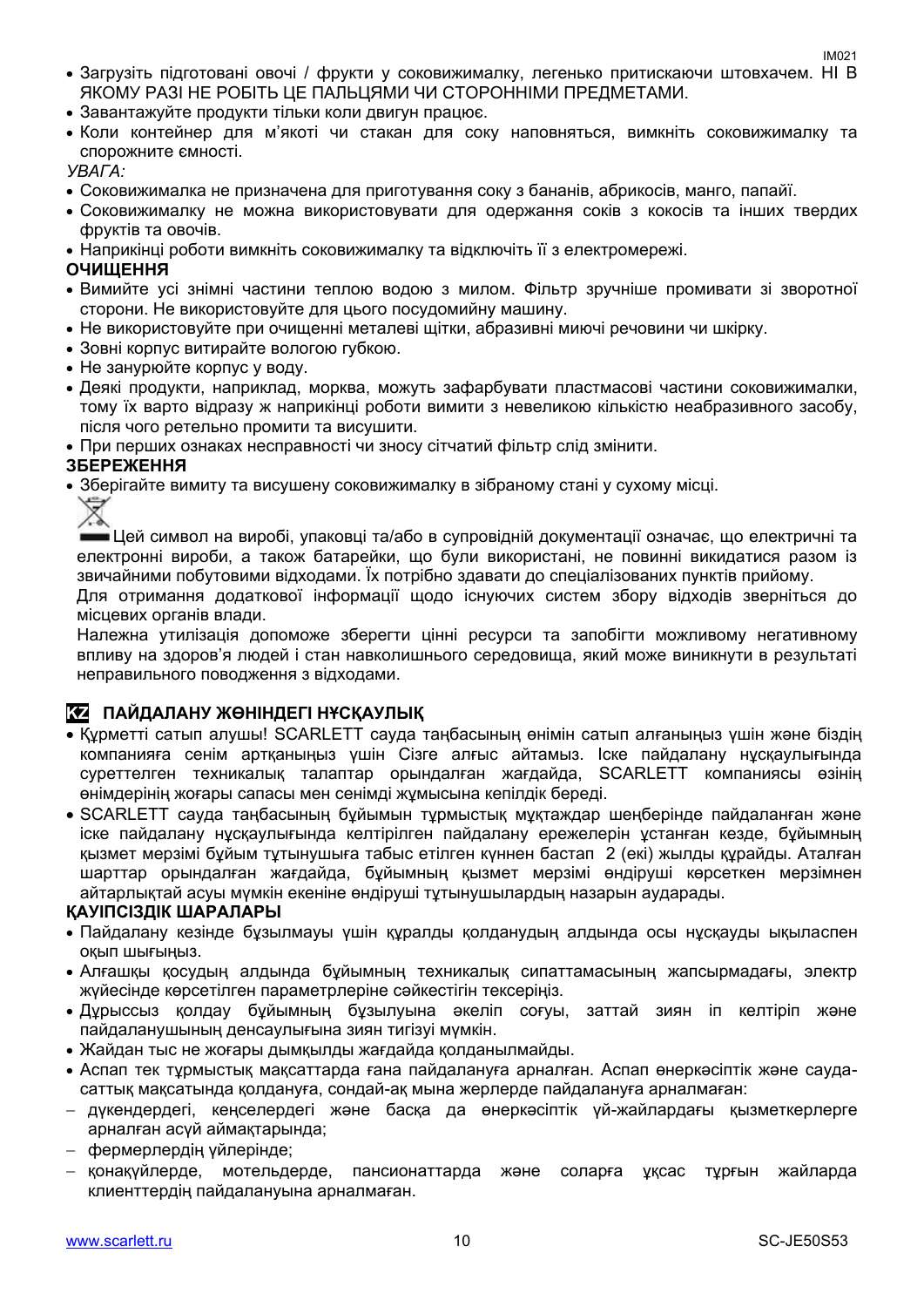- **Егер шырынбөлгіш электр жүйесіне қосылған болса оны талдауға тиым салынады.** Жабдықты тазалаудың алдында немесе Сіз оны қолданбасаңыз электр жүйесінен әрқашан сөндіріп тастаңыз.
- Электр тоғының ұруына және жануға тап болмау үшін, құралды суға немесе басқа сұйықтықтарға батырмаңыз. Егер бұл жағдай болса, оны электр жүйесінен дереу сөндіріп тастаңыз және сервис орталығына тексертіңіз.
- Дене, жүйке не болмаса ақыл-ой кемістігі бар, немесе осы құрылғыны қауіпсіз пайдалану үшін тәжірибесі мен білімі жеткіліксіз адамдардың (соның ішінде балалардың) қауіпсіздігі үшін жауап беретін адам қадағаламаса немесе аспапты пайдалану бойынша нұсқау бермесе, олардың бұл аспапты қолдануына болмайды.
- Балалар аспаппен ойнамауы үшін оларды үнемі қадағалап отыру керек.
- Қосылған құралды қараусыз қалдырмаңыз.
- Бересі жинаққа енгізілмеген керек-жарақтарды қолданбаңыз.
- Қуат бауы бүлінген жағдайда, қатерден аулақ болу үшін оны ауыстыруды өндіруші, сервистік қызмет немесе соған ұқсас білікті қызметкерлер іске асыруға тиіс.
- Құрылғыны өз бетіңізше жөндеуге талпынбаңыз. Олқылықтар пайда болса жақын арадағы сервис орталығына апарыңыз.
- Қоректену бауының өткір жиектер және ыстық үстілерге тимеуін қадағалаңыз.
- Қоректену бауын тартпаңыз, бұраламаңыз және еш нәрсеге орамаңыз.
- Ыстық газды немесе электрлік плиткаға құралды қоймаңыз, жылу қайнарларына оны жақын жайғастырмаңыз.
- Құралдың қозғалушы бөлімдеріне тимеңіз.
- Металл бөлімдерімен айналысқанда сақ болыңыз олар өте өткір.
- Ескерту! Егер айналып тұратын елеуіш бүлінген болса, аспапты пайдалануға болмайды.
- Құралды қосудың алдында қақпақтың тығыз жабылғанына көз жеткізіңіз. Сіздің құралыңыз қақпағы дұрыс жабылмағанда құралды автоматты сөндіріп тастайтын қауіпсіздік жүйесімен жабдықталған.
- Саусақтармен өнімдерді итеруге тиым салынады. Егер жеміс-жидектердің кішкентай кесектері қылтада тұрып қалса, итергішті пайдаланыңыз. Егер бұл көмектеспесе, электр жүйесініен құралды өшіріңіз және сөндіріп тастаңыз, оның талдаңыз және бітелген орындарды қағып тазартыңыз.
- Әрдайым сұрыптау және тазалау алдында электр жүйесінен құрылғыны сөндіріп тастаңыз. Барлық айналатын бөлімдер және қозғалтқыш толық тоқталуға тиіс.
- Әрдайым жұмысты аяқтағаннан кейін құрылғыны міндетті түрде өшіріңіз.
- Құралды өнімдермен асыра тиетпеңіз.
- Шырын сыққыш аспапты 1 минуттан астам қосулы бос жүрісте қалдыруға болмайды.
- Егер бұйым біршама уақыт 0ºC-тан төмен температурада тұрса, іске қосар алдында оны кем дегенде 2 сағат бөлме температурасында ұстау керек.
- Өндіруші бұйымның қауіпсіздігіне, жұмыс өнімділігі мен жұмыс мүмкіндіктеріне түбегейлі әсер етпейтін болмашы өзгерістерді оның құрылмасына қосымша ескертпестен енгізу құқығын өзінде қалдырады.
- Жасап шығарылған күні бұйымда және (немесе) қаптамада, сондай-ақ ілеспе құжаттамада, XX.XXXX пішімінде көрсетілген, мұндағы алғашқы екі сан «XX» – жасап шығарылған айы, келесі төрт сан «XXXX» – жасап шығарылған жылы.

#### **ДАЙЫНДАУ**

- Құралды бумадан шешіңіз, бұйымның және жабдықтарының зақымдалмағанын тексеріңіз.
- Өнімдермен шектесетін өлімдерді мұқият жуыңыз және кептіріңіз. Тұлғаның сыртын сәл дымқылды жұмсақ матамен сүртіңіз.
- Жұмысты бастаудың алдында шырынбөлгішті құрастыру және сұрыптау практикасынан өтіңіз.

#### **ҚҰРАСТЫРУ**

#### • орнатыныз.

ТАЛДАУ:

- Құралды электр жүйесінен сөндіріп тастаңыз.
- Мөлдір қақпақтың бекіткіштерін ашыңыз.
- Қақпақты ашыңыз, торлы сүзгіні суырып алыңыз, содан кейін сепаратордың блогын алыңыз. Бұл орайда оны шүмегінің астынан, ал екінші жағынан корпусының астыңғы бөлігінен ұстап тұрыңыз. ҚҰРАСТЫРУ:
- Сепараторды электр қозғалтқышының тұлғасына орнатыңыз және шертілге дейін екі қолмен қысып басыңыз.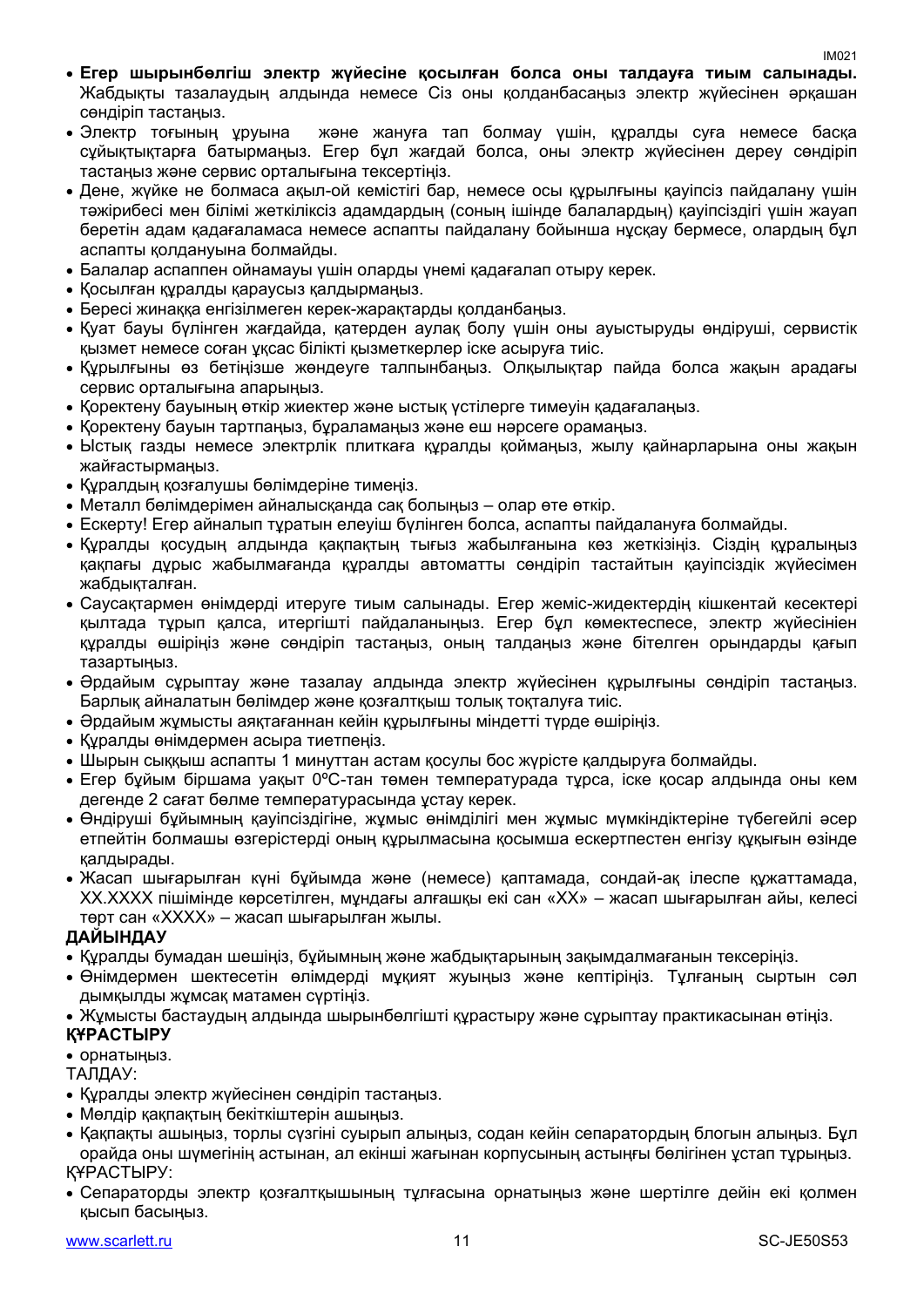- Торлы сүзгіні орнатыңыз және ол орнына тұрғанша сағат тілімен бұрыңыз.
- Мөлдір қақпақты орнатыңыз және бекіткіштерді қыстырыңыз.
- Жеміс жұмсағын жинайтын сауытты қақпақтың астына, ал стақанды шырын ағатын шүмектің астына қойыңыз.
- Стақанға алмалы көбік айырғышты орнатыңыз. Ол шырынды құйған кезде оның көбігін алу үшін қажет.
- Электр жүйесіне құралды қосыңыз.

#### **ЖҰМЫС**

- Шырынбөлгіш қақпақ дұрыс жабылмалса қозғалтқышты автоматты қамалайтын қауіпсіздік жүйесімен жабдықталған.
- «Тамшылауға қарсы» қондырманы саңылауын төмен қаратып бұраңыз.
- ЕСКЕРТУ! «Тамшылауға қарсы» қондырманың саңылауы төмен қарап тұрса, шырынсыққышты іске қоспаңыз. Бұл аспаптың қозғалтқышының бұзылуына әкелуі мүмкін.
- «Тамшылауға қарсы» қондырманың саңылауын жоғары қараған қалпы шырынның қалған тамшыларының үстелге тамуына жол бермейді.
- Көкөністерді / жеміс-жидектерді мұқият жүыңыз. Қабығын және кішкентай сүйекті (шиелер, алмұрттар және т.б.) алып тастап, тиейтін қылтадан жеңіл өтетіндей етіп ұсақ кішкентай кесектерге кесіңіз.
- Шырынды құйып алуға арналған стаканды құйлыстың астына тосыңыз.
- Электр жүйесіне шырынбөлгішті жалғаңыз, оны қосыңыз және лайықты жылдамдықты таңдаңыз: I -ші жылдамдық: жұмсақ өнімдерге арналған (алмұрттар, бүлдірген, апельсиндер, алхорылар, грейпфруттер, лимондар, жүзім, асқабақ, пияз, қиярлар, сарымсақ).

II -ші жылдамдық: қатты өнімдерге арналған (артишоктар, сәбіз, алмалар, бұрыш, қызылша, картоп, ананастар, кәділер, сельдерей, шпинат, аскөк, пияз - порей ).

P – импульстік жұмыс режимі: шырынсыққыш жылдамдықты ауыстырып-қосқыш «Р» тұрған кезде жұмыс істейді.

- Дайын көкөністерді / жеміс-жидектерді шырынбөлгішке итергішпен сәл езгілей толтыра артыңыз. ЕШ ЖАҒДАЙДА БҰНЫ САУСАҚТАРМЕН НЕМЕСЕ БӨТЕН ЗАТТАРМЕН НЕ БОЛСА ДА ІСТЕМЕҢІЗ.
- Өнімдерді тек қана қозғалтқыш жұмыс істеп жатқанда ғана артыңыз.
- Қашан жұмсағыға арналған контейнер немесе шырынға арналған стакан толғанда, шырынбөлгішті өшіріңіз және сиымдары босатыңыз.

*НАЗАР:*

- Шырынбөлгіш банандардың, өріктердің, манго, папайині шырындарын даярлау үшін арналмаған.
- Шырынбөлгішті кокостардың және басқа қатты жеміс-жидектер мен көкөністердің шырындарын алуы үшін қолдануға болмайды.
- Жұмысты аяқтасымен шырынбөлгішті өшіріңіз және электр жүйесінен оны сөндіріп тастаңыз.

#### **ТАЗАЛАУ**

- Жылы сабын сумен барлық алмалы-салмалы бөлімдерді жуыңыз. Сүзгінің тесіктерін керісінен жуып тазартқан дұрыс. Бұл үшін ыдыс-аяқ жуатын машинаны қолданбаңыз.
- Тазалау үшін металл щөткені, қайрақты жуу заттарын не терішені қолданбаңыз.
- Тұлғаның сыртын дымқыл поролонмен сүртіңіз.
- Тұлғаны суға батырмаңыз.
- Кейбір өнімдер, мысалы сәбіз, шырынбөлгіштің пластмассалық бөлімдерін бояйды, сондықтан оларды жұмысты аяқтасымен лезде аз мөлшерде қайрақсыз заттармен жүып, одан соңң мұқият шаю және кептіру қажет.
- Бұзылуы немесе тозығының алғашқы белгілерінде торлы сүзгіні ауыстыру керек.

#### **САҚТАУ**

Жуылған және кептірілген шырынбөлгішті құрғақ орында жиналған түрде сақтаңыз.



Өнімдегі, қораптағы және/немесе қосымша құжаттағы осындай белгі қолданылған электрлік және электрондық бұйымдар мен батарейкалар кәдімгі тұрмыстық қалдықтармен бірге шығарылмауы керек дегенді білдіреді. Оларды арнайы қабылдау бөлімшелеріне өткізу қажет.

Қалдықтарды жинау жүйелері туралы қосымша мәліметтер алу үшін жергілікті басқару органдарына хабарласыңыз.

Қалдықтарды дұрыс кәдеге жарату бағалы ресурстарды сақтауға және қалдықтарды дұрыс шығармау салдарынан адамның денсаулығына және қоршаған ортаға келетін теріс әсерлердің алдын алуға көмектеседі.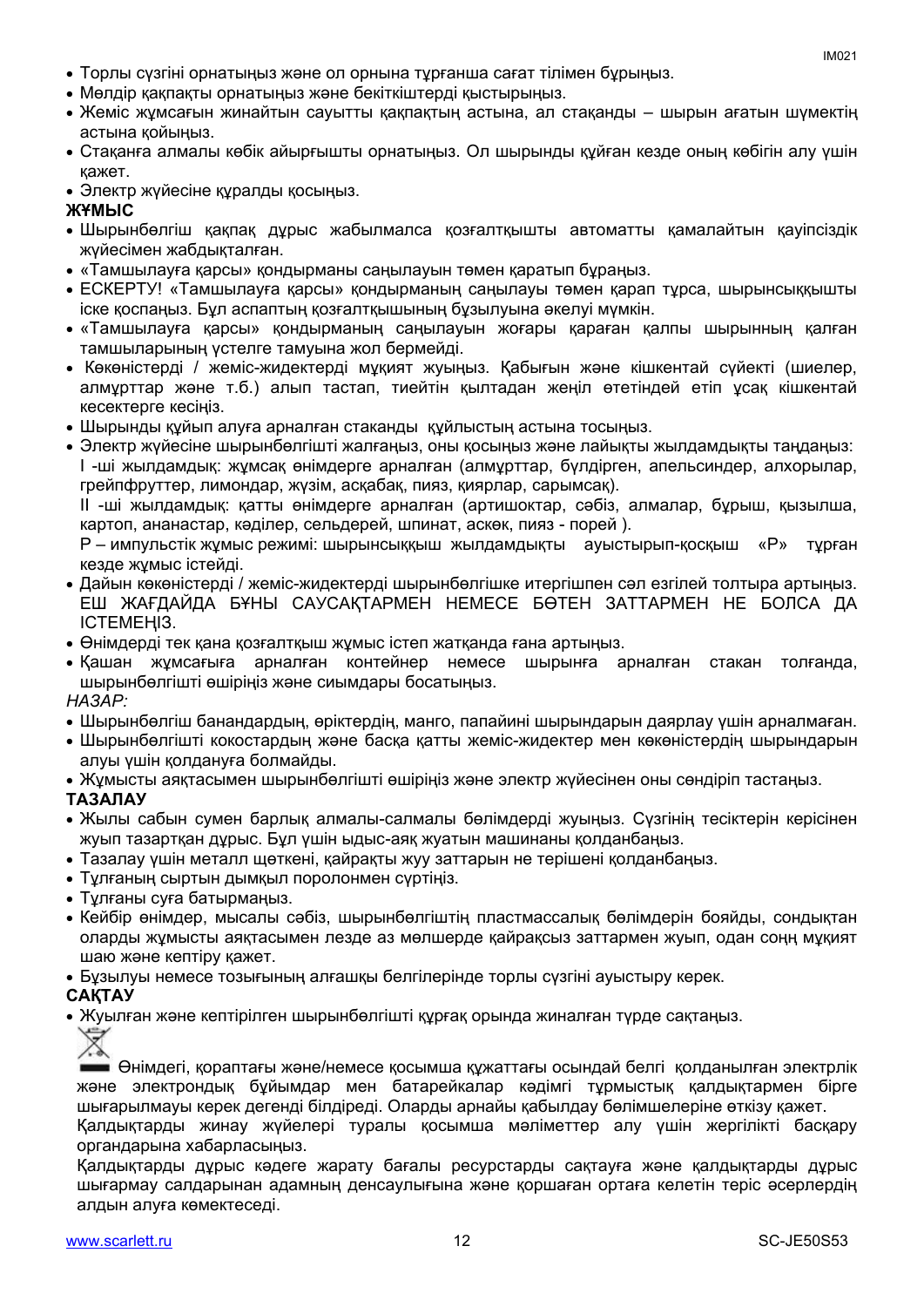#### **EST KASUTAMISJUHEND OHUTUSNÕUANDED**

- Enne teekannu kasutuselevõttu tutvuge tähelepanelikult käesoleva juhendiga. Nii väldite võimalikke vigu ja ohte seadme kasutamisel.
- Enne teekannu esimest vooluvõrku lülitamist kontrollige, et seadme etiketil osutatud andmed vastaksid kohaliku vooluvõrgu andmetele.
- Vale kasutamine võib põhjustada seadme riket, materiaalset kahju, ka teekannu kasutaja tervise kahjustamist.
- Ärge kasutage seadet väljas.
- Seade on ette nähtud ainult kodukasutamiseks. Seade ei ole ette nähtud tööstuslikuks ja ärialaseks kasutamiseks, samuti kasutamiseks:
- kaupluste, kontorite, ja muude tööruumide personali kööginurkades;
- talumajades:
- klientidel hotellides, motellides, pansionaatides ning muudes sellistes majutuskohtades.
- **On keelatud mahlapressi lahti võtma, kui seade on vooluvõrku ühendatud.** Eemaldage seade vooluvõrgust enne selle puhastamist ning ajaks, mil mahlapressi ei kasutata.
- Elektrilöögi saamise ja süttimise vältimiseks ärge asetage seadet vette ja teistesse vedelikesse. Kui seade on vette sattunud, eemaldage mikser kohe vooluvõrgust ja viige lähimasse teeninduskeskusesse kontrollimiseks.
- Seadet ei tohi kasutada isikud (kaasa arvatud lapsed), kelle füüsilised, tunnetuslikud või vaimsed võimed on alanenud, või kellel puuduvad sellekohased kogemused ja teadmised, kui nad ei ole kontrolli all või kui neid ei ole juhendanud isik, kes vastutab nende ohutuse eest.
- Lapsed peavad olema kontrolli all, ärge lubage lastel seadmega mängida.
- Ärge jätke töötavat seadet järelvalveta.
- Ärge kasutage lisaosi, mis ei kuulu seadme komplekti.
- Toitejuhtme vigastuse korral peab selle ohu vältimiseks asendama tootja, tema volitatud teeninduskeskus või muu analoogiline kvalifitseeritud personal.
- Ärge püüdke antud seadet iseseisvalt remontida. Vea kõrvaldamiseks pöörduge lähima Teeninduskeskuse poole.
- Ärge kasutage vigastatud toitejuhtmega seadet.
- Jälgige seda, et juhe ei puutuks vastu teravaid servi ja kuumi pindu.
- Ärge tõmmake toitejuhtmest, ärge murdke seda ega kerige millegi ümber.
- Ärge pange seadet kuumale gaasi- või elektripliidile, ärge jätke seadet kuumade kohtade lähedale.
- Ärge puutuge seadme pöörlevaid osi.
- Metallosadega ümberkäimisel olge ettevaatlik, kuna nad on väga teravad.
- Hoiatus! Seadet mitte kasutada, kui pöörlev sõel on vigastatud.
- Enne seadme sisselülitamist veenduge, et kaas on lukustatud. Seade on varustatud ohutussüsteemiga, mis lülitab seadme automaatselt välja kaane vale paigaldamise korral.
- On keelatud toiduained sõrmedega sisse toppida. Kui puuviljade tükikesed on ettesöötmistorru kinni jäänud, lükake need tõukurit kasutades alla. Kui see ei aidanud, lülitage seade välja, eemaldage vooluvõrgust, võtke see lahti ning puhastage ummistunud kohad ära.
- Eemaldage seade vooluvõrgust enne selle lahtivõtmist ja puhastamist. Kõik pöörlevad osad ja mootor peavad seiskuma.
- Pärast kasutamist lülitage seade kindlasti välja.
- Ärge koormake seadet toiduainetega üle.
- Tootmiskuupäev on ära toodud tootel ja/või pakendil, aga ka saatedokumentatsioonis.
- Kui toode on olnud mõnda aega õhutemperatuuril alla 0 ºC, tuleb hoida seda enne sisselülitamist vähemalt 2 tundi toatemperatuuril.
- Tootja jätab endale õiguse teha ilma täiendava teatamiseta toote konstruktsiooni ebaolulisi muudatusi, mis ei mõjuta selle ohutust, töövõimet ega funktsioneerimist.
- Tootmisaeg on näidatud tootel ja/või pakendil, samuti saatedokumentidel, formaadis XX.XXXX, kus esimesed kaks numbrit XX tähendavad tootmiskuud, järgmised neli numbrit XXXX aga tootmisaastat.

#### **ENNE ESIMEST KASUTAMIST**

- Pakkige seade lahti ja veenduge, et kõik osad on korras.
- Peske hoolikalt seadme osad, mis kasutamise käigus toiduainetega kokku puutuvad ja kuivatage need ära. Puhastage väliskorpus pehme niiske lapiga.
- Enne töö alustamist proovige mahlapressi kokku panna ja lahti võtta.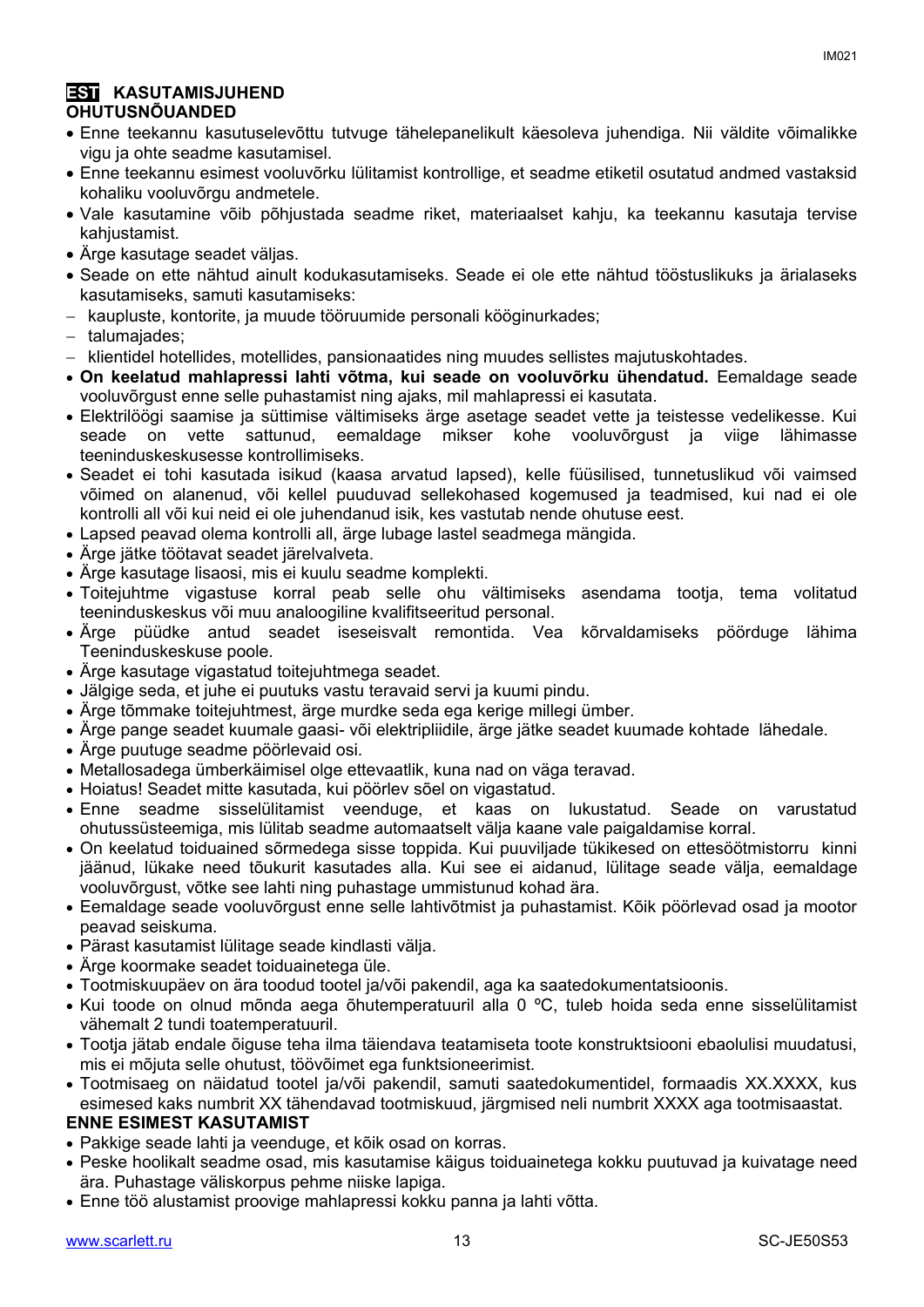#### **KOKKUPANEMINE**

LAHTIVÕTMINE:

- Eemaldage seade vooluvõrgust.
- Laske läbipaistva kaane lukustid lahti.
- Eemaldage kaas, tõstke võrkfilter välja, eemaldage separaatori plokk. Sealjuures hoidke seda alt tilast ja teiselt poolt korpuse ülaosa põhjast.

KOKKUPANEMINE:

- Asetage separaator korpusele ja vajutage kätega kuni klõpsatuseni.
- Asetage võrkfilter ja keerake see päripäeva kuni see kohale lukustub.
- Asetage läbipaistev kaas ja kinnitage lukustid.
- Pange viljaliha kogumiskonteiner kaane alla, klaas aga mahlatila alla.
- Pange klaasi lahtivõetav vahuseparaator. See on vajalik vahu eemaldamiseks mahlast selle väljavalamisel.
- Ühendage seade vooluvõrku.

#### **KASUTAMINE**

- Mahlapress on varustatud ohutussüsteemiga, mis blokeerib automaatselt mootorit kaane vale paigaldamise korral.
- Pöörake tilkumisvastane otsik avaga allapoole.
- TÄHELEPANU! Ärge lülitage mahlapressi sisse, kui tilkumisvastane otsik on pööratud avaga ülespoole. See võib põhjustada seadme mootori rikke.
- Tilkumisvastase otsiku asend avaga üles hoiab ära mahlatilkade sattumise lauale.
- Peske hoolikalt köögi- / puuviljad. Koorige ja eemaldage seemned (kirsid, pirnid jt), tükeldage need, et nad mahuksid ettesöötmistorru.
- Asetage mahlaklaas valamistila alla.
- Ühendage mahlapress vooluvõrku, lülitage see sisse ja valige vajalik kiirus:

I kiirus: pehmetele köögi- ja puuviljadele (pirnid, maasikad, apelsinid, ploomid, greibid, sidrunid, viinamarjad, kõrvits, kurgid, küüslauk).

II kiirus: kõvadele köögi- ja puuviljadele (artišokid, porgandid, õunad, paprikad, punapeet, kartulid, ananassid, kabatšokid, seller, spinat, till, sibul).

P – töö impulsirežiim: mahlapress töötab, kuni kiiruste lülitit hoitakse asendis P.

- Pange köögi- / puuviljad mahlapressi sisse, lükates need tõukariga alla. ÄRGE LÜKAKE VILJAD SÕRMEDE VÕI MUUDE ESEMETEGA.
- Pange toiduained sisse ainult töötava mootori puhul.
- Viljaliha mahuti või mahlaklaasi täitumisel lülitage mahlapress välja ja tühjendage mahutid.

#### *TÄHELEPANU:*

- Mahlapress ei ole mõeldud banaanidest, aprikoosidest, mangost või papaiast mahla valmistamiseks.
- Mahlapress ei ole mõeldud kookosest ja teistest kõvadest köögi- ja puuviljadest mahla valmistamiseks.
- Pärast kasutamist lülitage mahlapress välja ja eemaldage seade vooluvõrgust.

#### **PUHASTUS**

- Peske eemaldatavad osad sooja seebiveega. Peske filtri avad pahupoolest. Ärge kasutage selleks nõudepesumasinat.
- Ärge kasutage puhastamiseks metallharjasid ja –käsnasid ning abrasiivseid pesemisvahendeid.
- Puhastage väliskorpus pehme niiske käsnaga.
- Ärge asetage korpus vette.
- Mõned puu- / juurviljad, nt. porgandid, võivad värvi anda, seepärast tuleb mahlapressi plastmassist osad kohe pärast kasutamist ära pesta mitteabrasiivse vahendiga, hoolikalt läbi loputada ja ära kuivatada.
- Võrkfiltri lõhkumise või vananemise esmatunnustel asendage see uuega.

#### **HOIDMINE**

Hoidke ärapestud ja ärakuivatatud mahlapress kuivas kohas.



Antud sümbol tootel, pakendil ja/või saatedokumentatsioonis tähendab, et kasutatud elektrilisi ja elektroonilisi tooteid ja patareisid ei tohi ära visata koos tavaliste olmejäätmetega. Need tuleb anda ära spetsialiseeritud vastuvõtupunktidesse.

Täiendava informatsiooni saamiseks olemasolevatest jäätmete kogumise süsteemidest pöörduge kohalike võimuorganite poole.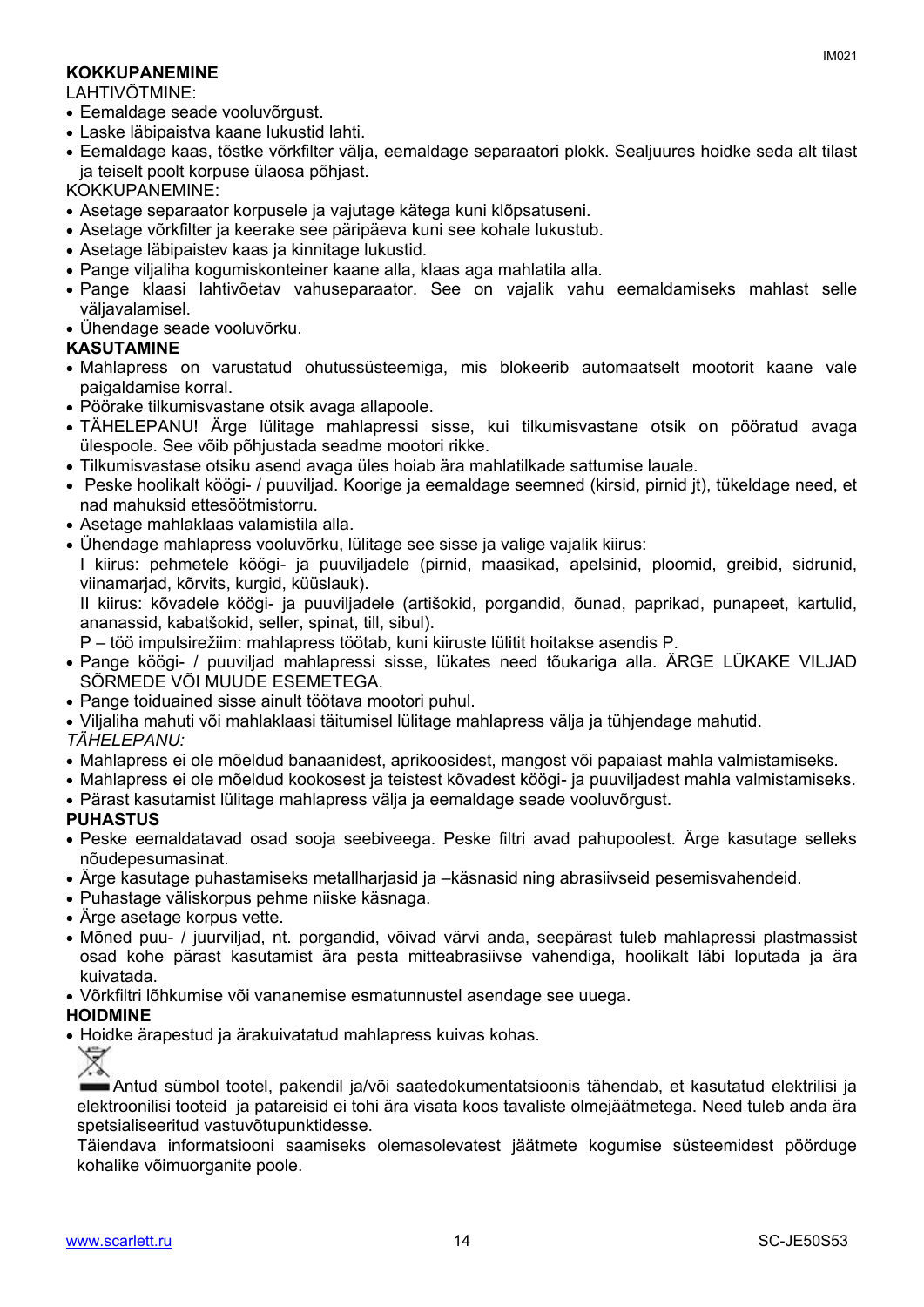Õige utiliseerimine aitab hoida kokku hinnalisi ressursse ning ennetada võimalikku negatiivset mõju inimeste tervisele ja ümbritseva keskkonna olukorrale, mis võib tekkida jäätmete ebaõige käitlemise tulemusel.

#### **LV LIETOŠANAS INSTRUKCIJA DROŠĪBAS NOTEIKUMI**

- Pirms ierīces ekspluatācijas uzmanīgi izlasiet doto lietošanas instrukciju, lai izvairītos no bojājumu radīšanas lietošanas laikā.
- Pirms pirmreizējās ieslēgšanas pārbaudiet, vai ierīces tehniskie raksturojumi, kas norādīti uz uzlīmes, atbilst elektrotīkla parametriem.
- Nepareiza ierīces lietošana var radīt tās bojājumus, materiālus zaudējumus un lietotāja veselības kaitējumus.
- Neizmantot ārpus telpām.
- Ierīce paredzēta izmantošanai tikai sadzīves vajadzībām. Ierīce nav paredzēta rūpnieciskai vai komerciālai izmantošanai, kā arī izmantošanai:
- veikalu personāla virtuves zonās, birojos un citās ražošanas telpās;
- lauksaimnieku mājās;
- klientiem viesnīcās, moteļos, pansionātos un līdzīgās apmešanās vietās.
- **Aizliegts izjaukt sulu spiedi, ja tā ir pievienota elektrotīklam.** Vienmēr atvienojiet ierīci no elektrotīkla pirms tās tīrīšanas, vai arī tad, ja Jūs to neizmantojat.
- Lai izvairītos no elektrostrāvas trieciena vai uzliesmošanas, neieievietojiet ierīci ūdenī vai kādā citā šķidrumā. Ja tas ir noticis, nekavējoties atvienojiet to no elektrotīkla un dodieties uz tuvāko Servisa centru.
- Ierīce nav paredzēta izmantošanai personām (ieskaitot bērnus) ar pazeminātām fiziskām, sensoriskām vai intelektuālām spējām, kā arī personām bez dzīves pieredzes vai zināšanām, ja viņas nekontrolē vai nav instruējusi ierīces lietošanā persona, kura atbild par viņu drošību
- Bērni ir jākontrolē, lai nepieļautu spēlēšanos ar ierīci
- Neatstājiet ieslēgtu ierīci bez uzraudzības.
- Neizmantojiet piederumus, kas neietilpst ierīces pamatkomplektā.
- Barošanas vada bojājuma gadījumā, drošības pēc, tā nomaiņa jāuztic ražotājam, servisa dienestam vai analoģiskam kvalificētam personālam
- Necentieties patstāvīgi labot ierīci. Bojājumu rašanās gadījumā dodieties uz tuvāko Servisa centru.
- Neizmantojiet ierīci ar bojātu elektrovadu.
- Sekojiet līdzi, lai elektrovads nepieskartos klāt asām malām un karstām virsmām.
- Nevelciet, negrieziet un ne uz kā neuztiniet elektrovadu.
- Nenovietojiet ierīci uz karstas gāzes vai elektroplīts, kā arī pie citiem siltuma avotiem.
- Neaiztieciet ierīces rotējošās daļas.
- Uzmanīgi lietojiet ierīces metāliskās daļas tās ir ļoti asas.
- Brīdinājums! Nedrīkst izmantot ierīci ar bojātu rotējošo sietu.
- Pirms ierīces ieslēgšanas pārliecinieties, vai vāciņš ir kārtīgi nostiprināts. Jūsu ierīce ir aprīkota ar drošības sistēmu, kas automātiski to atslēdz nepareiza vāciņa uzlikšanas gadījumā.
- Aizliegts produktus spiest ar pirkstiem. Ja augļu gabaliņi ir iesprūduši atvērumā, izmantojiet stampu. Ja tas nepalīdz, izslēdziet ierīci, atvienojiet to no elektrotīkla, izjauciet un iztīriet.
- Katru reizi pirms ierīces izjaukšanas un tīrīšanas atvienojiet to no elektrotīkla. Visām iekārtas rotējošajām daļām un motoram pilnībā jāapstājas.
- Izslēdziet ierīci katru reizi pēc tās lietošanas.
- Nepārslogojiet ierīci ar produktiem.
- Nav ieteicams turēt sulu spiedi ieslēgtu tukšgaitā ilgāk par 1 minūti.
- Ja izstrādājums kādu laiku ir atradies temperatūrā zem 0ºC, pirms ieslēgšanas tas ir jāpatur istabas apstākļos ne mazāk kā 2 stundas.
- Ražotājs patur sev tiesības bez papildu brīdinājuma ieviest izstrādājuma konstrukcijā nelielas izmaiņas, kas būtiski neietekmē tā drošību, darbspēju un funkcionalitāti.
- Izgatavošanas datums ir norādīts uz izstrādājuma un/vai iepakojuma, kā arī pavaddokumentos, formātā XX.XXXX, kur pirmie divi cipari XX ir izgatavošanas mēnesis, nākamie četri XXXX – izgatavošanas gads.

#### **SAGATAVOŠANA DARBAM**

- Izpakojiet ierīci un pārbaudiet vai izstrādājums un tā piederumi nav bojāti.
- Rūpīgi nomazgājiet detaļas, kas būs tiešā saskarē ar produktiem, nožāvējiet tās. No ārpuses korpusu notīriet ar mīkstu un nedaudz mitru lupatu.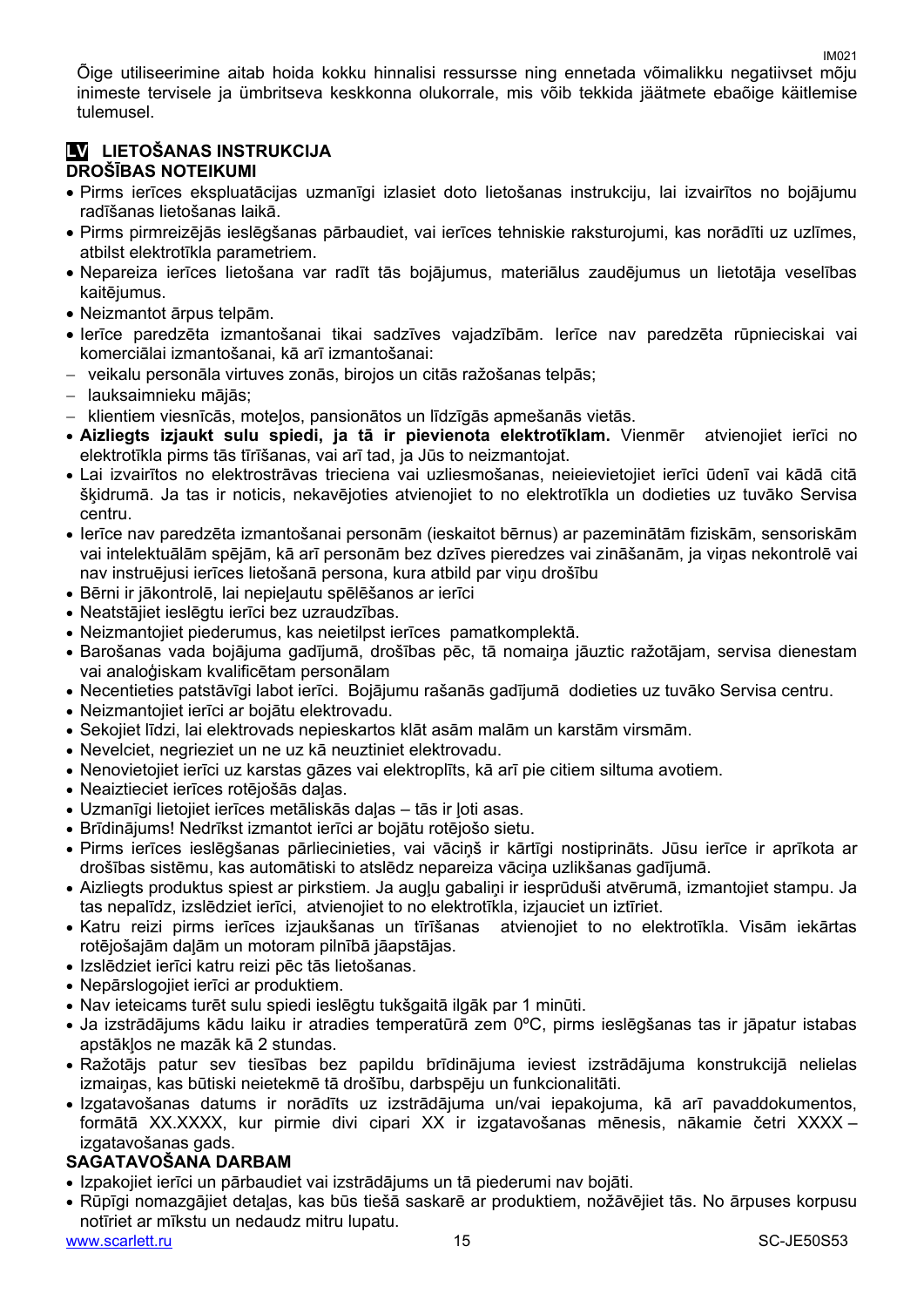Pirms sulu spiedes lietošanas pamēģiniet to vairākas reizes salikt un izjaukt. Vienlaikus pieturiet to no apakšas aiz snīpīša un no otras puses aiz korpusa augšdaļas apakšas.

#### **SALIKŠANA**  IZJAUKŠANA:

Atvienojiet ierīci no elektrotīkla.

- Attaisiet caurspīdīgā vāciņa fiksatorus.
- Noņemiet vāciņu, izņemiet tīklveida filtru, pēc tam separatora bloku.

SALIKŠANA:

- Uzstādiet separatoru uz elektromotora korpusa un piespiediet ar abām rokām līdz klikšķim.
- Uzstādiet tīklveida filtru un pagrieziet to pulksteņrādītāja virzienā līdz tas nostāsies savā vietā.
- Uzstādiet caurspīdīgo vāciņu un aiztaisiet fiksatorus.
- Novietojiet biezumu savākšanas tvertni zem vāka, bet glāzi zem sulas snīpīša.
- Ievietojiet glāzi noņemamajā putu separatorā. Tas ir nepieciešams, lai atbrīvotu sulas no putām to salejot.
- Pievienojiet ierīci pie elektrotīkla.

#### **EKSPLUATĀCIJA**

- Sulu spiede ir aprīkota ar drošības sistēmu, kura automātiski bloķē motoru ja ir nepareizi aiztaisīts vāciņš.
- Pagrieziet pretpilēšanas uzliktni ar atveri uz leju.
- UZMANĪBU! Neieslēdziet sulu spiedi, ja pretpilēšanas uzliktnis ir pagriezts ar atveri uz augšu. Tas var izraisīt ierīces motora bojājumu.
- Pretpilēšanas uzliktņa stāvoklis ar atveri uz augšu ir paredzēts, lai nepieļautu sulas atlieku pilēšanu uz galda.
- Rūpīgi nomazgājiet dārzeņus/augļus. Nomizojiet mizu un izņemiet kauliņus (ķirši, bumbieri u.c.), sagrieziet sīkos gabaliņos, tā lai tos viegli varētu ievietot atvērumā.
- Uzlieciet sulas glāzi zem izliešanas atvēruma.
- Pievienojiet suluspiedi pie elektrotīkla, ieslēdziet to un izvēlēties piemērotāko ātrumu:
- Ātrums I: mīkstiem produktiem (bumbieri, zemenes, apelsīni, plūmes, greifrūti, citroni, vīnogas, ķirbis, sīpoli, gurki, kiploki).

Ātrums II: cietiem produktiem (artišoki, burkāni, āboli, pipari, bietes, kartupeļi, ananāsi, kabači, selerijas, spināti, dilles, puravi).

P – impulsu darba režīms: sulu spiede darbojas, kamēr ātrumu pārslēgs tiek turēts stāvoklī "P".

- Ielieciet sagatavotos dārzeņus/augļus suluspiedē, viegli piespiežot tos ar stampu. NEKĀDĀ GADĪJUMĀ NEDARIET TO AR PIRKSTIEM VAI CITIEM NEPIEDEROŠIEM PRIEKŠMETIEM.
- Produktus iepildiet tikai motora darbības laikā.
- Kad biezumu tvertne vai sulas glāze piepildīsies, izslēdziet suluspiedi un atbrīvojiet tilpni.

#### *UZMANĪBU:*

- Suluspiede nav paredzēta sulas pagatavošanai no banāniem, aprikozēm, mango un papaijas.
- Suluspiedi nedrīkst izmantot sulas iegūšanai no kokosiem un citiem cietiem augļiem un dārzeņiem.
- Beidzot darbu ar suluspiedi izslēdziet to un atvienojiet no elektrotīkla.

#### **TĪRĪŠANA**

- Izmazgājiet visas sulu spiedes noņemamās daļas ar siltu ūdeni un ziepēm. Filtra atveri visērtāk mazgāt no otras puses. Šim mērķim neizmantojiet trauku mazgājamo mašīnu.
- Tīrīšanai neizmantojiet metāliskas birstes, abrazīvos mazgāšanas līdzekļus vai metāliskās nījiņas.
- No ārpuses korpusu tīriet ar nedaudz mitru sūkli.
- Neievietojiet korpusu ūdenī.
- Daži produkti, piemēram, burkāni, var nokrāsot suluspiedes plastmasas detaļas, tāpēc uzreiz pēc darbības beigām, to nepieciešams nomazgāt ar nelielu daudzumu neabrazīva mazgāšanas līdzekļa, kārtīgi noskalot un izžāvēt.
- Pie pirmajiem tīklveida filtra bojājumiem vai nolietošanās, tas nekavējoties jānomaina.

#### **GLABĀŠANA**

Tīru un izžāvētu sulu spiedi glabājiet saliktā veidā sausā vietā.

Šis simbols uz izstrādājuma, iepakojuma un/vai pavaddokumentiem nozīmē, ka nolietotus elektrovai elektroniskos izstrādājumus un baterijas nedrīkst izmest kopā ar parastajiem sadzīves atkritumiem. Tie ir jānodod specializētajos pieņemšanas punktos.

Lai iegūtu papildu informāciju par esošajām atkritumu savākšanas sistēmām, vērsieties vietējā pašvaldībā.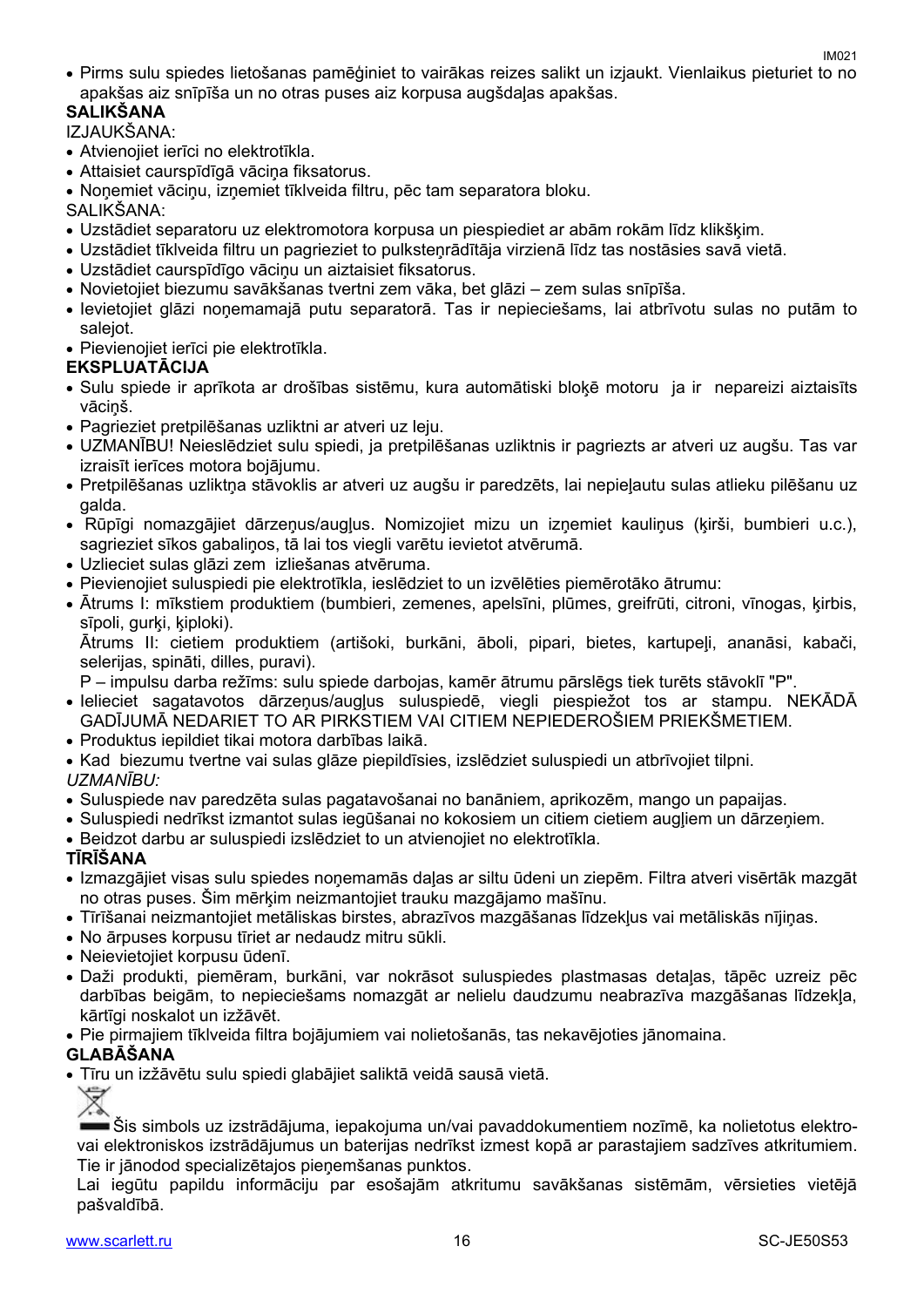Pareiza utilizācija palīdzēs saglabāt vērtīgus resursus un novērst iespējamo negatīvo ietekmi uz cilvēku veselību un apkārtējās vides stāvokli, kas var rasties nepareizas rīkošanās ar atkritumiem rezultātā.

#### **LT VARTOTOJO INSTRUKCIJA SAUGUMO PRIEMONĖS**

- Prietaiso gedimams išvengti prieš pirmąjį naudojimą atidžiai perskaitykite šią instrukciją.
- Prieš pirmąjį naudojimą patikrinkite, ar ant lipduko nurodytos techninės gaminio charakteristikos atitinka elektros tinklo parametrus.
- Neteisingai naudodamiesi gaminiu, Jūs galite jį sugadinti, patirti nuostolių arba pakenkti savo sveikatai.
- Naudoti tik patalpose.
- Prietaisas nėra skirtas pramoninėms ir komercinėms reikmėms, taip pat naudoti:
- parduotuvių, biurų ir kitų gamybinių patalpų personalo virtuvių zonose;
- ūkininkų namuose;
- klientams ligoninėse, moteliuose, pensionatuose ir kitose gyvenamosiose vietose.
- **Draudžiama ardyti sulčiaspaudę, jeigu jį įjungta į elektros tinklą.** Prieš valydami prietaisą arba jo nesinaudodami visada išjunkite jį iš elektros tinklo.
- Nenardinkite prietaiso į vandenį bei kitus skysčius, nes elektros srovė gali Jus nutrenkti arba prietaisas gali užsidegti. Įvykus tokiai situacijai, išiunkite ji iš elektros tinklo ir kreipkitės į Serviso centra patikrinimui.
- Prietaisas nėra skirtas naudoti fizinę, jutiminę ar protinę negalią turintiems asmenims (įskaitant vaikus) ar patirties ir žinių neturintiems asmenims, jei jų neprižiūri ar jų dėl eksploatavimo neinstruktuoja už prietaiso saugą atsakingas asmuo.
- Vaikus reikia prižiūrėti, kad jie nežaistų prietaisu.
- Nepalikite jiungto prietaiso be priežiūros.
- Nenaudokite neįeinančių į pristatymo komplektą reikmenų.
- Pažeistą maitinimo laidą, siekiant išvengti pavojaus, turi pakeisti gamintojas, techninės priežiūros tarnyba ar kvalifikuotas personalas.
- Nebandykite savarankiškai taisyti prietaiso. Atsiradus nesklandumams kreipkitės į artimiausią Serviso centrą.
- Pasirūpinkite, kad elektros laidas neliestų aštrių kampų ir karštų paviršių.
- Netempkite, nepersukite ir nevyniokite laido.
- Nestatykite prietaiso ant karštos elektrinės ar dujinės viryklės ir šalia šilumos šaltinių.
- Nelieskite judančių prietaiso dalių.
- Būkite atsargūs naudodami metalines dalis jos labai aštrios.
- Įspėjimas! Nenaudokite prietaiso, jei pažeistas besisukantis sietas.
- Prieš įjungdami prietaisą įsitikinkite, kad jo dangtelis patikimai užfiksuotas. Jūsų prietaise yra įrengta saugumo sistema, kuri automatiškai išjungs prietaisą, jei dangtelis buvo neteisingai uždarytas.
- Draudžiama stumti produktus pirštais. Jeigu vaisių gabaliukai užstrigo įkrovimo angoje, pasinaudokite stūmikliu. Jeigu tai nepadėjo, išjunkite prietaisą ir ištraukite laidą iš elektros lizdo. Tada prietaisą išardykite ir išvalykite užsikimšusias vietas.
- Kiekvieną kartą prieš išardydami ir valydami prietaisą išjunkite jį iš elektros tinklo. Visos sukamosios dalys ir variklis turi pilnai sustoti.
- Kiekvieną kartą baigę darbą būtinai išjunkite prietaisą iš elektros tinklo.
- Neperkraukite prietaiso produktais.
- Nerekomenduojama palikti sulčių spaudyklės įjungtos tuščiąja eiga ilgiau nei 1 min.
- Jeigu gaminys kai kurį laiką buvo laikomas žemesnėje nei 0 ºC temperatūroje, prieš įjungdami prietaisą palaikykite jį kambario temperatūroje ne mažiau kaip 2 valandas.
- Gamintojas pasilieka teisę be atskiro perspėjimo nežymiai keisti įrenginio konstrukciją išsaugant jo saugumą, funkcionalumą bei esmines savybes.
- Pagaminimo data nurodyta ant gaminio ir (arba) pakuotės, taip pat pridedamoje dokumentacijoje XX.XXXX formatu, kur pirmieji du simboliai "XX" žymi pagaminimo mėnesį, o toliau einantys keturi simboliai "XXX" žymi pagaminimo metus.

#### **PASIRUOŠIMAS DARBUI**

- Išpakuokite prietaisą ir patikrinkite, ar jis ir jo reikmenys nepažeisti.
- Kruopščiai išplaukite dalis, kurios liesis su produktais, ir išdžiovinkite jas. Iš išorės korpusą nuvalykite minkštu ir truputi drėgnu audiniu.
- Pasitreniruokite surinkti ir išardyti sulčiaspaudę prieš pradėdami ją naudotis.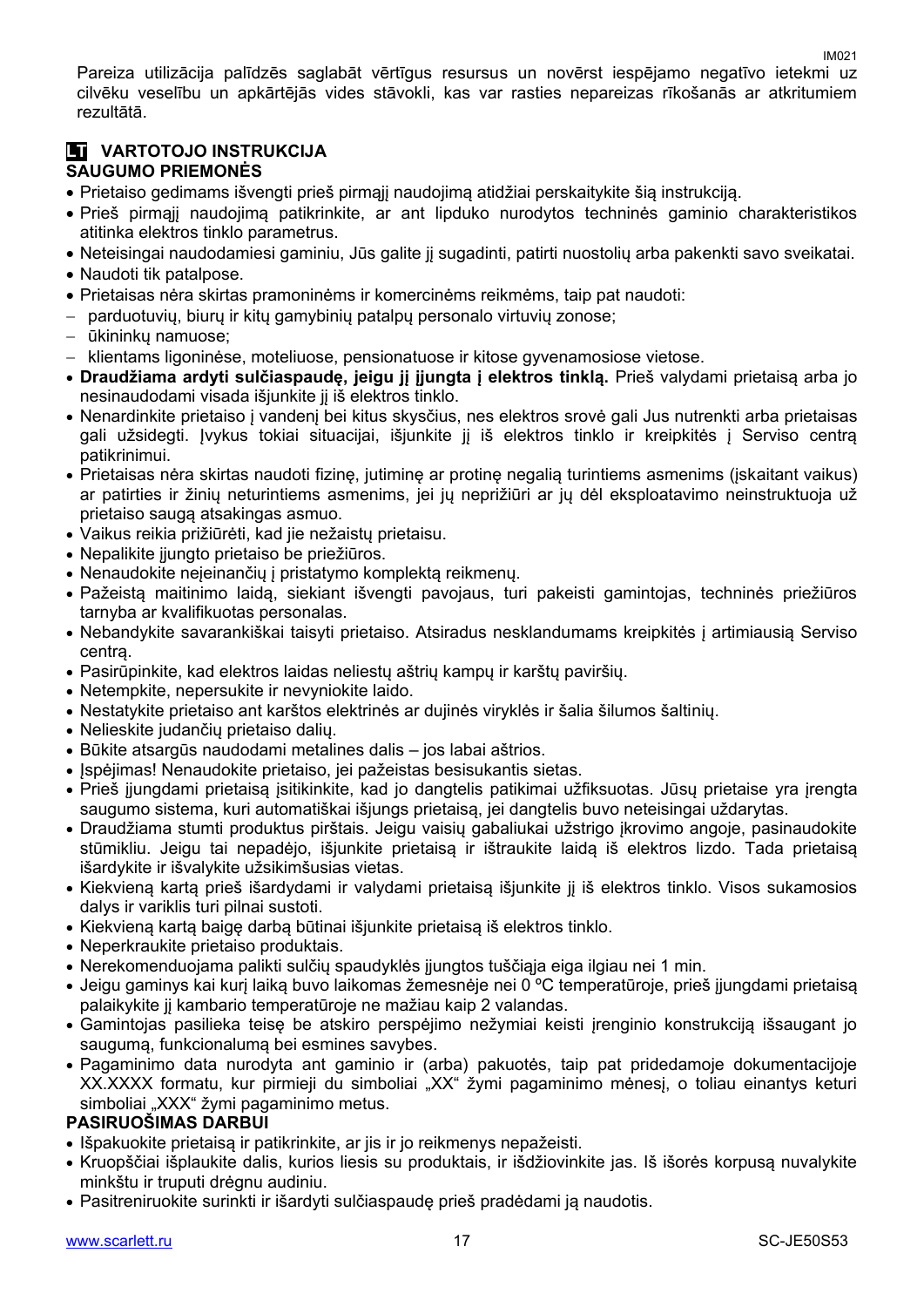#### **SURINKIMAS**

• pagrindo.

IŠARDYMAS:

- Išjunkite prietaisa iš elektros tinklo.
- Atidarykite skaidraus dangtelio fiksatorius.
- Nuimkite dangtelį, ištraukite tinklinį filtrą, po to nuimkite separatoriaus bloką. Tuo metu prilaikykite ją iš apačios už snapelio ir iš kitos pusės už korpuso viršutinės dalies apatinio skyriaus.

#### SURINKIMAS:

- Pastatykite separatorių ant elektros variklio korpuso ir suspauskite abiem rankom iki sprigtelėjimo.
- Idėkite tinklinį filtrą ir sukite jį pagal laikrodžio rodyklę, kol jis neatsistos į vietą.
- Irenkite skaidru dangtelį ir užsekite fiksatorius.
- Pastatykite minkštimo surinkimo konteinerį po dangčiu, o stiklinė po sulčių išpylimo snapeliu.
- Pastatykite į stiklinę nuimamą putų separatorių. Jis reikalingas putoms nuo sulčių atskirti pilstant paruoštą produktą.
- liunkite prietaisą į elektros tinklą.

#### **VEIKIMAS**

- Sulčiaspaudėje yra įrengta apsaugos sistema, kuri automatiškai blokuoja variklį, kai dangtelis buvo neteisingai uždarytas.
- Pasukite antgalį "antilašas" anga žemyn.
- · DĖMESIO! Neįjunkite sulčių spaudyklės, jeigu antgalis "antilašas" pasuktas anga aukštyn. Tokiu būdu galite sugadinti prietaiso variklį.
- Antgalio "antilašas" angos aukštyn padėtis neleidžia likutiniams sulčių lašeliams nukristi ant stalo.
- Kruopščiai nuplaukite vaisius / daržoves. Nulupkite žievelę ir išimkite kauliukus (vyšnių, kriaušių ir kt.), supjaustykite mažais gabaliukais, kurie lengvai tilptų į įkrovimo angą.
- Pastatykite stiklinę sultims po nupylimo anga.
- Įkiškite sulčiaspaudės kištuką į elektros lizdą, įjunkite ją ir pasirinkite tinkamą greitį:

I greitis: minkštiems produktams (kriaušėms, braškėms, apelsinams, slyvoms, greipfrutams, citrinoms, vynuogėms, moliūgams, svogūnams, agurkams, česnakams).

II greitis: kietiems produktams (artišokams, morkoms, obuoliams, pipirams, burokams, bulvėms, ananasams, aguročiams, salierams, špinatams, krapams, daržiniams porams).

P - impulsinis darbo režimas: sulčių spaudyklė veikia, kol greičių periungėjas nustatytas "P" padėtimi.

- Sudėkite paruoštas daržoves / vaisius į sulčiaspaudę, truputi prispausdami juos stūmikliu. JOKIU BŪDU NEDARYKITE TO PIRŠTAIS BEI NENAUDOKITE ŠIAM TIKSLUI PAŠALINIŲ DAIKTŲ.
- Produktus dėkite tik varikliui veikiant.
- Kai konteineris minkštimui ar stiklinė sultims surinkti užsipildys, išjunkite sulčiaspaudę ir ištuštinkite talpas.

#### *DĖMESIO:*

- Sulčiaspaudė nėra skirta sultims iš bananų, abrikosų, mango, papajos spausti.
- Sulčiaspaudėje negalima spausti sulčių iš kokosų ir kitų kietų vaisių ir daržovių.
- Baigę darbą išjunkite sulčiaspaudę ir ištraukite jos kištuką iš elektros lizdo.

#### **VALYMAS**

- Išplaukite visas nuimamas dalis šiltu vandeniu su muilu. Filtro angas patogiau valyti iš atvirkštinės pusės. Nenaudokite tam indų plovimo mašinos.
- Sulčiaspaudės valymui nenaudokite metalinių šepetėlių, šveitimo valymo priemonių ar švitro.
- Iš išorės korpusą nuvalykite drėgna kempine.
- Nenardinkite korpuso į vandenį.
- Kai kurie produktai, pvz. morkos, gali nudažyti plastmasines sulčiaspaudės dalis, todėl jas verta iš karto, baigus darbą, išplauti su nedideliu kiekiu švelnios valymo priemonės, kruopščiai išskalauti ir išdžiovinti.
- Pastebėję, kad tinklinis filtras sugedo ar paseno, nedelsdami pakeiskite jį nauju.

#### **SAUGOJIMAS**

Išplautą, išdžiovintą ir surinktą sulčiaspaudę laikykite sausoje vietoje.

₩

Šis simbolis ant gaminio, pakuotėje ir (arba) lydinčioje dokumentacijoje reiškia, kad naudojami elektriniai ir elektroniniai gaminiai bei baterijos neturėtų būti išmetami (išmestos) kartu su įprastinėmis buitinėmis atliekomis. Juos (jas) reikėtų atiduoti specializuotiems priėmimo punktams.

Norint gauti papildomos informacijos apie galiojančias atliekų surinkimo sistemas, kreipkitės į vietines valdžios institucijas.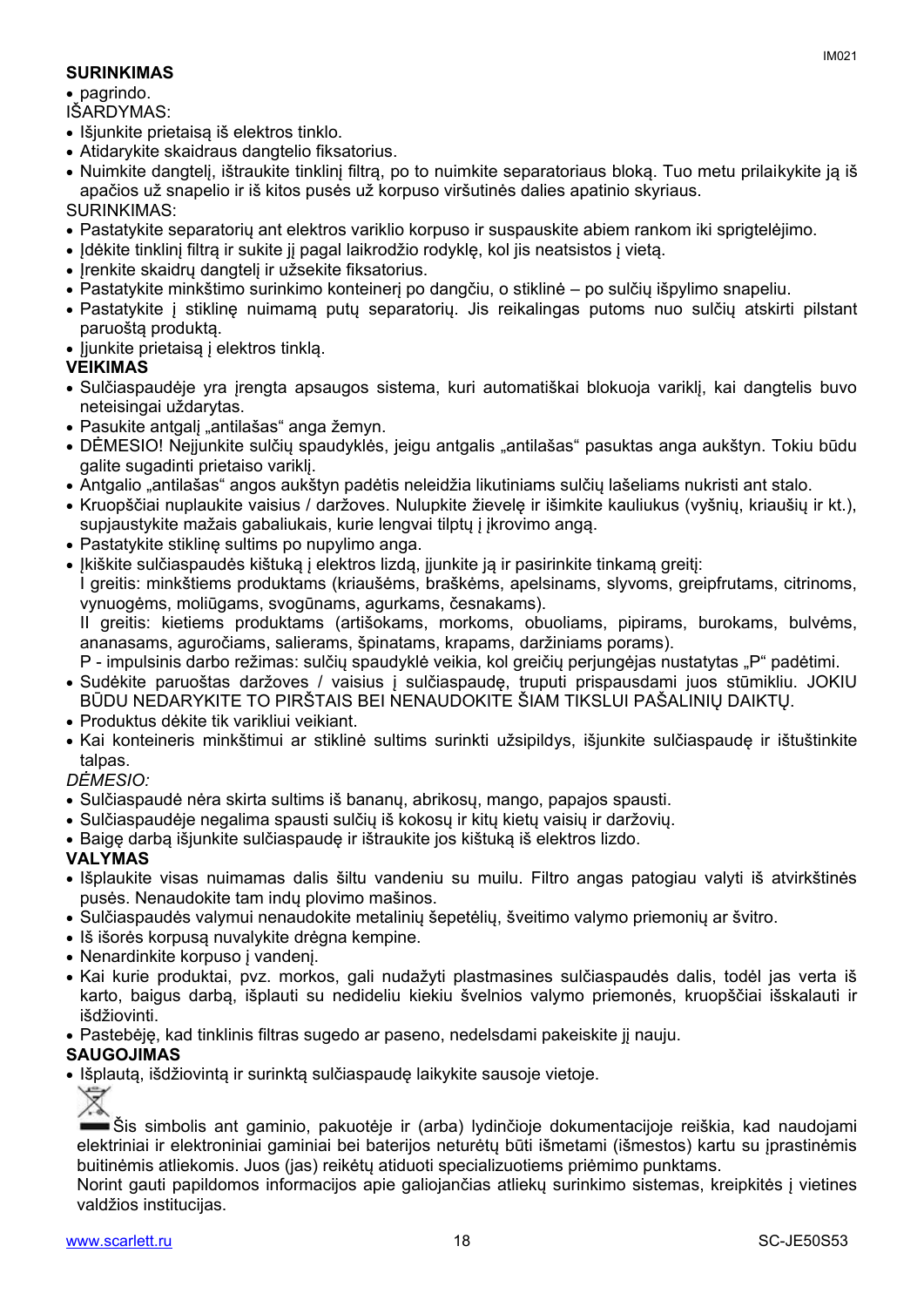IM021 Teisingai utilizuojant atliekas, sutaupysite vertingų išteklių ir apsaugosite žmonių sveikatą ir aplinką nuo neigiamo poveikio, galinčio kilti netinkamai apdorojant atliekas.

#### **H HASZNALATI UTASÍTÁS FONTOS BIZTONSÁGI INTÉZKEDÉSEK**

- A készülék használata előtt, a készülék károsodása elkerülése érdekében figyelmesen olvassa el a Használati utasítást.
- A készülék első használata előtt, ellenőrizze egyeznek-e a címkén megjelölt műszaki adatok az elektromos hálózat adataival.
- A helytelen kezelés a készülék károsodásához, anyagi kárhoz, vagy a használó egészségkárosodásához vezethet.
- Szabadban használni tilos!
- A készülék kizárólag háztartásban használható. A készülék nem alkalmas ipari és kereskedelmi használatra illetve nem használható:
- személyzet által üzletek, irodák konyhai helyiségében és egyéb ipari helyiségben;
- farmházakban;
- szállodák, motelek, panziók, illetve egyéb hasonló szállás vendégei által.
- **Szétszerelni a gyümölcsfacsarót bekapcsolt állapotban tilos!** Tisztítás előtt, vagy használaton kívül áramtalanítsa a készüléket.
- Áramütés, elektromos tűz elkerülése érdekében ne merítse a készüléket vízbe, vagy más folyadékba. Hogyha ez megtörtént, azonnal áramtalanítsa a készüléket és vigye el a közeli szervizbe.
- A készüléket ne használják elégtelen fizikai, érzéki vagy szellemi képességű személyek (beleértve a gyerekeket is), illetve tapasztalattal vagy ismerettel nem rendelkező személyek felügyelet nélkül, illetve, ha nem részesültek kioktatásban a készülék használatáról a biztonságukért felelős személy által.
- A gyermekeket tartsa felügyelet alatt a készülékkel való játszás elkerülése érdekében.
- Ne hagyja felügyelet nélkül a bekapcsolt készüléket.
- Ne használja a készüléket károsodott vezetékkel.
- A villamos vezeték meghibásodása esetén veszély elkerülése érdekében annak cseréjét végezze a gyártó a szervizközpont, illetve hasonlóan szakképzett személyzet.
- Ne próbálja egyedül szétszerelni a gyümölcsfacsarót, forduljon szervizhez.
- Figyeljen, hogy a vezeték ne érintkezzen éles, forró felülettel.
- Ne húzza, tekerje a vezetéket.
- Ne állítsa a készüléket forró tűzhelyre, hőforrás közelében.
- Ne érjen a készülék mozgó részeihez.
- Legyen óvatos a fém részek kezelésénél nagyon élesek.
- Bekapcsolás előtt zárja le a fedőt. Az Ön gyümölcsfacsarója védőrendszerrel van felszerelve, amely a fedél helytelen zárása esetén automatikusan kikacsolja a készüléket.
- Figyelmeztetés! Ne használja a készüléket meghibásodott forgószitával.
- Az élelmiszereket újjal nyomni tilos!
- Ha a gyümölcsfacsaró torkában megakadtak a gyümölcsdarabok használja a tolórudat. Ha ez nem segít - áramtalanítsa a készüléket, szerelje szét és tisztítsa meg az eltömődött részeket.
- Minden egyes szétszerelés és tisztítás előtt áramtalanítsa a készüléket. Az összes forgórésznek, és a motornak teljesen le kell állnia.
- Használat után mindig kapcsolja ki a gépet.
- Ne terhelje túl a gépet élelmiszerrel.
- Nem ajánlatos 1 percnél tovább bekapcsolva üresjáraton tartani a gyümölcsfacsaró gépet.
- Amennyiben a készüléket valamennyi ideig 0 ºC–nál tárolták, bekapcsolása előtt legalább 2 órán belül tartsa szobahőmérsékleten.
- A gyártónak jogában áll értesítés nélkül másodrendű módosításokat végezni a készülék szerkezetében, melyek alapvetően nem befolyásolják a készülék biztonságát, működőképességét, funkcionalitását.
- A gyártási idő XX.XXXX formátumban a terméken és/vagy a csomagoláson található, valamint a kísérő iratokban, ahol az első két «XX» számjel a gyártási hónapra, a következő «XXXX» számjel pedig a gyártási évre utal.

#### **ELŐKÉSZÍTÉS**

- Bontsa ki a gépet és ellenőrizze, nem károsodottak-e a tartozékok.
- Mossa meg az élelmiszerekkel érintkező részeket és szárítsa meg őket. A készülékházat törölje meg puha, nedves törlőkendővel.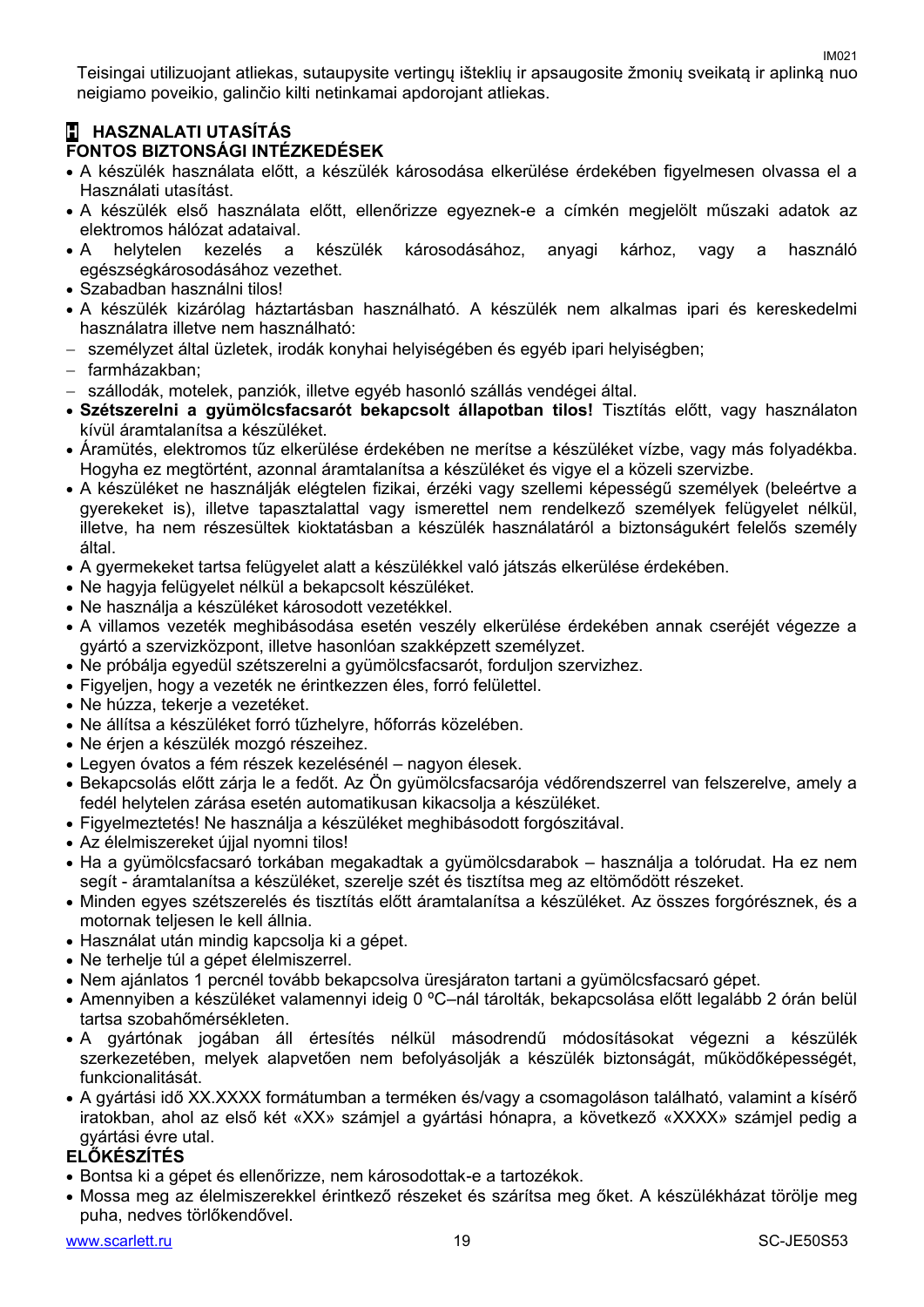#### **ÖSSZESZERELÉS**

SZÉTSZERELÉS:

- Áramtalanítsa a készüléket.
- Nyissa fel az áttetsző fedél rögzítőit.
- Vegye le a fedelet, vegye ki a szűrőt, miután vegye le a szeparátort. Közben tartsa az orrocskát alulról és a másik oldalról a test felső része aljánál fogva.

ÖSSZESZERELÉS:

- Helyezze a szeparátort a készülékházra, és kattantsa rá azt.
- Helyezze fel és fordítsa óramutató irányába a szűrőt addig, amíg helyére nem áll.
- Tegye fel az áttetsző fedőt, és kapcsolja rá a rögzítőket.
- Helyezze a gyümölcspép-tartályt a fedél alá, a csészét pedig a gyümölcslégyűjtő orrocska alá.
- Helyezze a csészébe a kivehető habszeparátort, amely elválasztja a habot a gyümölcslétől öntés közben.
- Csatlakoztassa a gépet a hálózathoz.

#### **JAVASLATOK A KEZELÉSHEZ**

- A gyümölcsfacsaró olyan védőrendszerrel van felszerelve, amely a helytelenül lezárt fedél esetén automatikusan blokkolja a motort.
- Fordítsa el a cseppmentesítőt lyukával lefelé.
- FIGYELEM! Ne kapcsolja be a készüléket, amennyiben a cseppmentesítő lyukával felfelé van felhelyezve. Ez motorsérüléshez vezethet.
- A cseppmentesítő lyukával felfelé helyzetben megakadályozza a gyümölcslé elcseppenését az asztalra a művelet végén.
- Mossa meg a gyümölcsöt / zöldséget. Távolítsa el a héját és magvát (meggy, körte, stb.), vágja apróra, hogy könnyebben beférjen a készülék torkába.
- Helyezze a gyümölcslé-poharat a készülékszáj alá.
- Csatlakoztassa a gépet az elektromos hálózathoz, kapcsolja be, és válassza ki a szükséges gyorsasági fokozatot:

I fokozat: puha összetevők részére (körte, földieper, narancs, szilva, grape pfruit, citrom, szőlő, tök, hagyma, uborka, fokhagyma).

II fokozat: kemény összetevők részére (articsóka, sárgarépa, alma, paprika, cékla, burgonya, ananász, spárgatök, zeller, spenót, kapor, póréhagyma).

P – impulzus üzemmód: a készülék addig működik, ameddig a sebességváltó "P" helyzetben van fenntartva.

Adagolja a gyümölcsfacsaróba az előkészített zöldséget / gyümölcsöt, gyengéden nyomva őket a tolórúddal. SOHA NE NYOMJA AZ ÉLELMISZERT ÚJJAL, VAGY EGYÉB TÁRGYAL!

- Csak üzemelő motor mellet rakja a gépbe az élelmiszert.
- Ha a gyümölcshús tartály, ill. a gyümölcslé pohár megtelik kapcsolja ki a készüléket, és ürítse ki a tartályokat.

#### *FIGYELEM:*

- A gyümölcsfacsaró nem alkalmas banán, sárgabarack, mangó, papaya facsarására.
- A gyümölcsfacsaró nem alkalmas kókusz, egyéb kemény gyümölcs, ill. zöldség facsarására.
- Használat után kapcsolja ki és áramtalanítsa a készüléket.

#### **TISZTÍTÁS**

- Mossa meg az összes levehető tartozékot meleg szappanos vízben. A szűrő réseit könnyebb mosni visszájáról. Ne mossa a tartozékokat mosogatógépben.
- Ne használjon fém kefét, súrolószert, smirglit.
- Törölje meg a készülékházat kívülről nedves szivaccsal.
- Ne merítse a készülékházat vízbe.
- Valamelyik élelmiszer, pl. sárgarépa festheti a készülék műanyag részeit, ezért célszerű használat után rögtön megmosni kevés mosogatószerrel, és megszárítani őket.
- Károsodás, elhasználódás első jeleinél cserélje a szűrőt.

#### **TÁROLÁS**

Az összeszerelt, száraz gyümölcsfacsarót száraz helyen tárolja.

Ez a jel a terméken, csomagoláson és/vagy kísérő dokumentumokon azt jelenti, hogy ezeket a használt villamos és elektronikus termékeket és elemeket tilos az általános háztartási hulladékkal kidobni. E tárgyakat speciális befogadó pontokban kell leadni.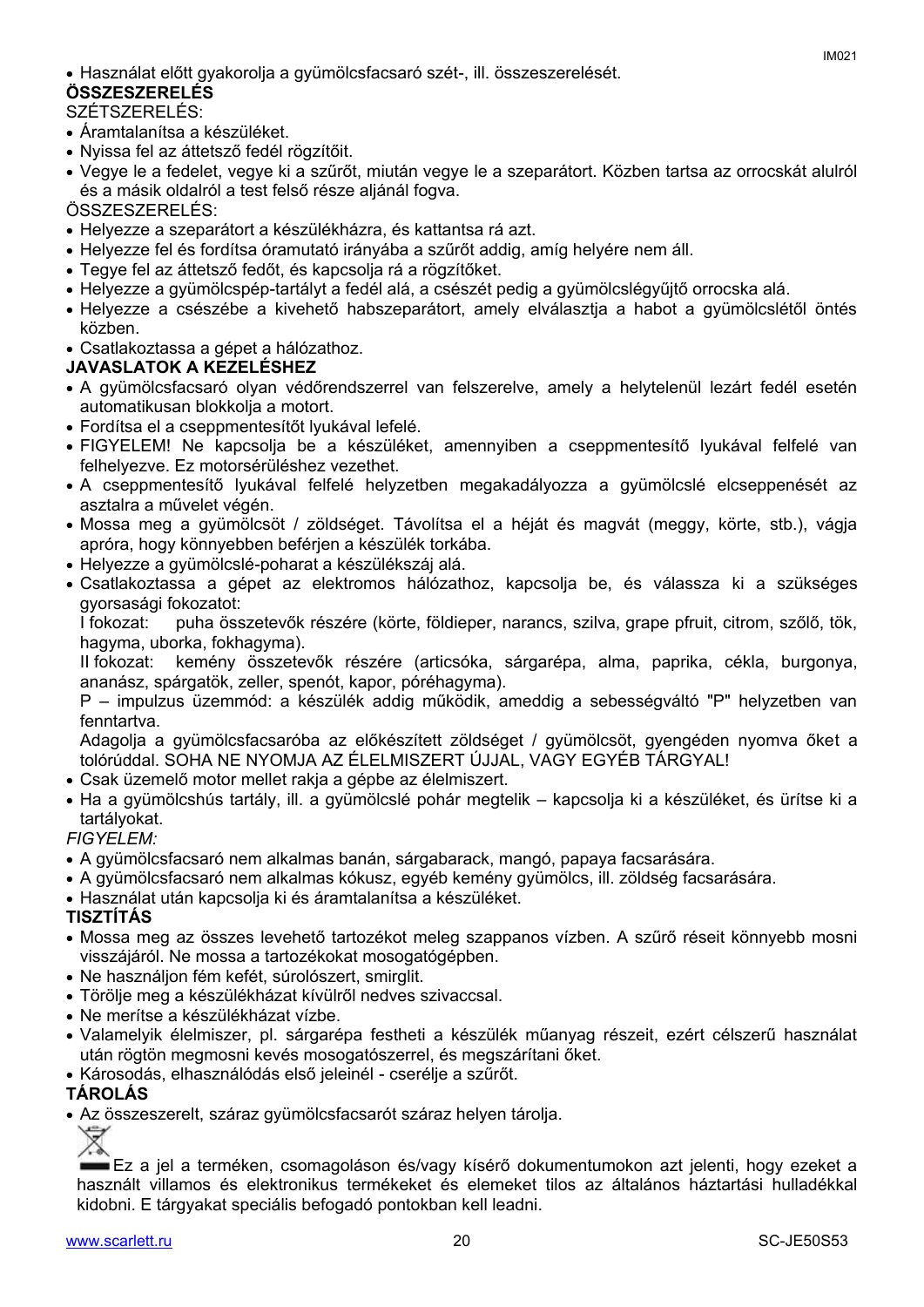A hulladékbefogadó rendszerrel kapcsolatos kiegészítő információért forduljon a helyi illetékes hatósághoz.

A megfelelő hulladékkezelés segít megőrizni az értékes erőforrásokat és megelőzheti az olyan esetleges negatív hatásokat az emberi egészségre és a környezetre, amelyek a nem megfelelő hulladékkezelés következtében felmerülhetnek fel.

#### **RO INSTRUCȚIUNI DE UTILIZARE MĂSURILE DE SIGURANȚĂ**

- Citiți cu atenție aceste instrucțiuni înainte de a utiliza aparatul pentru a evita defecțiunile în timpul utilizării.
- Înainte de prima conectare, verificați dacă caracteristicile tehnice indicate pe produs corespund parametrilor rețelei electrice.
- Manipularea necorespunzătoare poate duce la deteriorarea produsului, pagube materiale și poate cauza daune sănătății utilizatorului.
- Nu folosiți un uscător de păr în aer liber.
- A se utiliza doar în scopuri de utilizare casnică. Aparatul este destinat doar pentru utilizare în condiții casnice. Aparatul nu este destinat pentru utilizare industrială și comercială, precum și pentru utilizare în:
- zonele de bucătărie pentru personalul din magazine, oficii și alte încăperi de producere;
- ferme:
- clienții din hoteluri, moteluri, pensiuni și alte spații de locuit similar.
- **Se interzice dezasamblarea storcătorului când acesta este conectat la rețeaua de alimentare.** Întotdeauna deconectați aparatul înainte de curățare sau dacă nu-l utilizați.
- în scopul evitării electrocutării, nu introduceţi aparatul sau cablul de alimentare în apă sau alte lichide. dacă aceasta a avut loc, nu atingeți aparatul, deconectați-l imediat de la rețeaua electrică și adresațivă la centrul de reparații pentru verificare.
- Aparatul nu este destinat persoanelor (inclusiv copiilor) cu capacități fizice, senzoriale și mintale reduse sau dacă ele nu posedă experiență de viață sau cunoștințe, dacă ele nu sunt supravegheate sau instruite privitor la utilizarea aparatului de persoana, responsabilă de siguranța lor.
- Supravegheați copiii pentru a nu le permite jocul cu aparatul.
- Nu lăsați niciodată aparatul în funcțiune fără supraveghere.
- Nu atingeti părțile în mișcare ale aparatului.
- Pentru a preveni situațiile periculoase, în cazul deteriorării cablului de alimentare, este necesar ca acesta sa fie înlocuit de producător, centrul de reparații sau de personalul similar califica.
- Nu încercați să reparați aparatul desinestătător sau să înlocuiți careva piese. În cazul detectării unor defecțiuni, adresați-vă celui mai apropiat centru de deservire.
- Aveți grijă ca cablul de alimentare să nu se atingă de margini ascuțite și suprafețe fierbinți.
- La deconectarea aparatului de la sursa de energie electrică, trageți de ștecher și nu apucați de cablu.
- Nu așezați aparatul pe un gaz fierbinte sau cuptor electric, nu-l amplasați în apropierea surselor de căldură.
- Nu atingeți părțile în mișcare ale dispozitivului.
- Fiţi atenţi la mânuirea pieselor de metal acestea sunt foarte ascuţite.
- Atenție! Nu utilizați aparatul dacă sita rotativă s-a defectat.
- Înainte de conectarea aparatului asiguraţi-vă că capacul este fixat corect. Aparatul dvs. este dotat cu un sistem de siguranţă care automat deconectează aparatul dacă capacul nu este pus corect.
- Se interzice împingerea produselor cu degetele. Dacă au rămas bucăți de fructe în tubul de alimentare, utilizaţi accesoriul de presare. Dacă aceasta nu ajută, deconectaţi aparatul şi scoateţi ştecherul din priză, iar apoi dezasamblaţi-l şi curăţaţi resturile rămase.
- Înainte de fiecare dezasamblare și curățare este obligatoriu să deconectați aparatul de la rețeaua electrică. Toate piesele în mişcare şi motorul trebuie să fie oprite complet.
- Deconectaţi aparatul în mod obligatoriu după finalizarea utilizării.
- Nu supraîncărcați produsele electrocasnice.
- Nu se recomandă să lăsaţi storcătorul să funcţioneze în gol mai mult de 1 minut.
- Dacă produsul a fost păstrat pentru o perioadă de timp la temperaturi sub 0 °C, atunci înainte de conectare acesta ar trebui să se afle la temperatura camerei, timp de cel puțin 2 ore.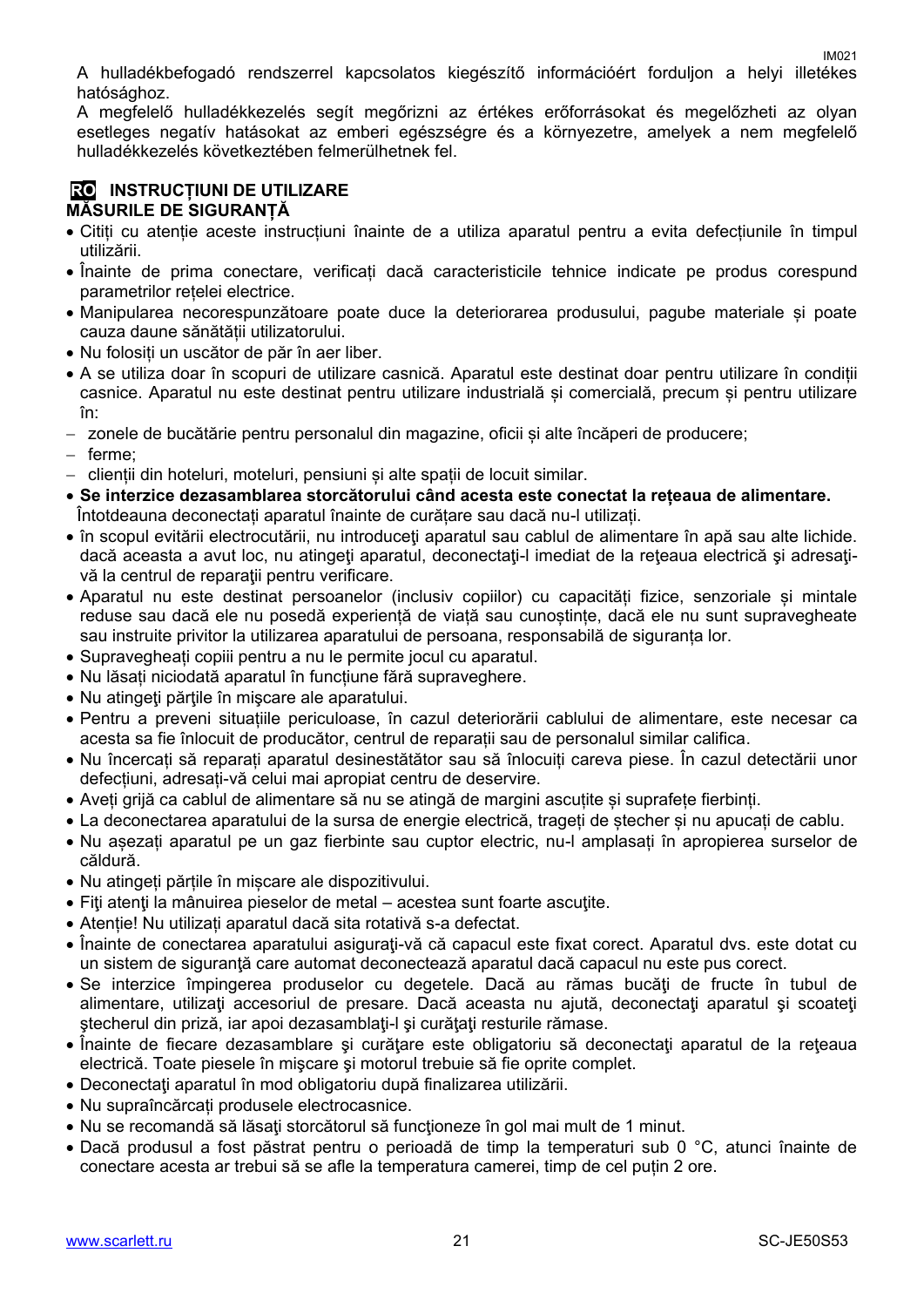- Producătorul își rezervă dreptul de a introduce fără notificare prealabilă mici modificări în construcţia produsului, care nu influențează semnificativ siguranța, capacitatea de funcționare și performanța acestuia.
- Data producerii este indicată pe produs și/sau ambalaj, precum și în documentația însoțitoare, în format XX.XXXX, unde primele două cifre "XX" reprezintă luna producerii, iar următoarele patru cifre "XXXX" reprezintă anul producerii.

#### **PREGĂTIREA**

- Despachetați aparatul și asigurați-vă că acesta și accesoriile lui nu sunt deteriorate.
- Spălați cu grijă piesele care vor intra în contact cu produsele și uscați-le. Carcasa din exterior poate fi stearsă cu o lavetă moale și puțin umedă.

#### **ASAMBLAREA / DEZASAMBLAREA**

DEZASAMBLAREA:

- Deconectaţi aparatul de la reţeaua electrică.
- Deschideţi fixatorul capacului transparent.
- Scoateti capacul, scoateti sita, trăgând-o în sus. Apoi scoateti partea superioară a bazei, sprijinind-o de jos de gura de evacuare, și din cealaltă parte: de josul părții superioare a bazei.

ASAMBLAREA:

- Înainte de asamblare asiguraţi-vă că motorul este deconectat şi că aparatul nu este conectat la reteaua electrică.
- $\bullet$  Instalati partea superioară a storcătorului pe bază și apăsați usor cu ambele mâini până la clic.
- **Instalati sita și rotiti-o în sensul acelor de ceasornic, până când aceasta va ajunge la locul său.**
- Puneti capacul transparent și aplicați fixatorul.
- Instalaţi în pahar separatorul de spumă detașabil. El este necesar pentru separarea spumei de suc la turnare.
- Puneţi containerul pentru pulpă sub capac pe bază, iar paharul sub gura de evacuare a sucului.
- Conectaţi aparatul la reţeaua electrică.

#### **UTILIZAREA**

- Înainte de utilizare, asigurați-vă că capacul este fixat corect.
- Întoarceți accesoriul "anti-picurare" cu gaura în jos.
- ATENTIE! Nu conectați storcătorul dacă accesoriul "anti-picurare" este întors cu gaura în sus. Aceasta poate duce la deteriorarea motorului aparatului.
- Poziția accesoriului "anti-picurare" cu gaura în sus servește pentru prevenirea scurgerii picăturilor reziduale de suc pe masă.
- Spălaţi cu grijă legumele / fructele. Curăţaţi coaja şi sâmburii, tăiaţi în bucăţi nu prea mari, care ar intra cu usurintă în tubul de alimentare.
- Conectati storcătorul la reteaua electrică și selectați viteza corespunzătoare:

Viteza I: pentru produse moi (pere, căpşuni, portocale, prune, grapefruit, lămâie, poamă, bostan, ceapă, castraveți, usturoi).

Viteza II: pentru produse dure (anghinare, morcovi, mere, ardei, sfeclă, cartofi, ananas, dovlecei, țelină, spanac, fenicul, praz).

P – funcţionare în mod de impuls: storcătorul funcţionează atât timp cât comutatorul de viteze este mentinut în poziția "P".

- Adăugați legumele / fructele pregătite în storcător, apăsând usor cu accesoriul pentru presare. SĂ NU FOLOSIŢI DEGETELE SAU ALTE OBIECTE STRĂINE PENTRU ACEASTA ÎN ORICE SITUAŢIE.
- **Adăugaţi produsele doar când motorul funcţionează.**
- Dacă containerul pentru pulpă sau paharul pentru suc este plin, deconectaţi storcătorul şi eliberaţi vasele.

#### **ATENŢIE:**

- Storcătorul nu este destinat pentru prepararea sucurilor din banane, caise, mango, papaya.
- Se interzice utilizarea storcătorului pentru prepararea sucului din cocos sau alte fructe şi legume dure.
- După finalizarea utilizării, rotiţi comutatorul la poziţia 0 şi deconectaţi storcătorul de la reţeaua electrică.

#### **CURĂŢAREA**

- Spălaţi toate piesele detaşabile cu apă caldă şi săpun. Se interzice spălarea în maşina de spălat vase.
- Nu folositi pentru curătare perii metalice, detergenți abrazivi sau lavete dure.
- Stergeti carcasa din exterior cu un burete umed.
- Nu introduceți baza în apă.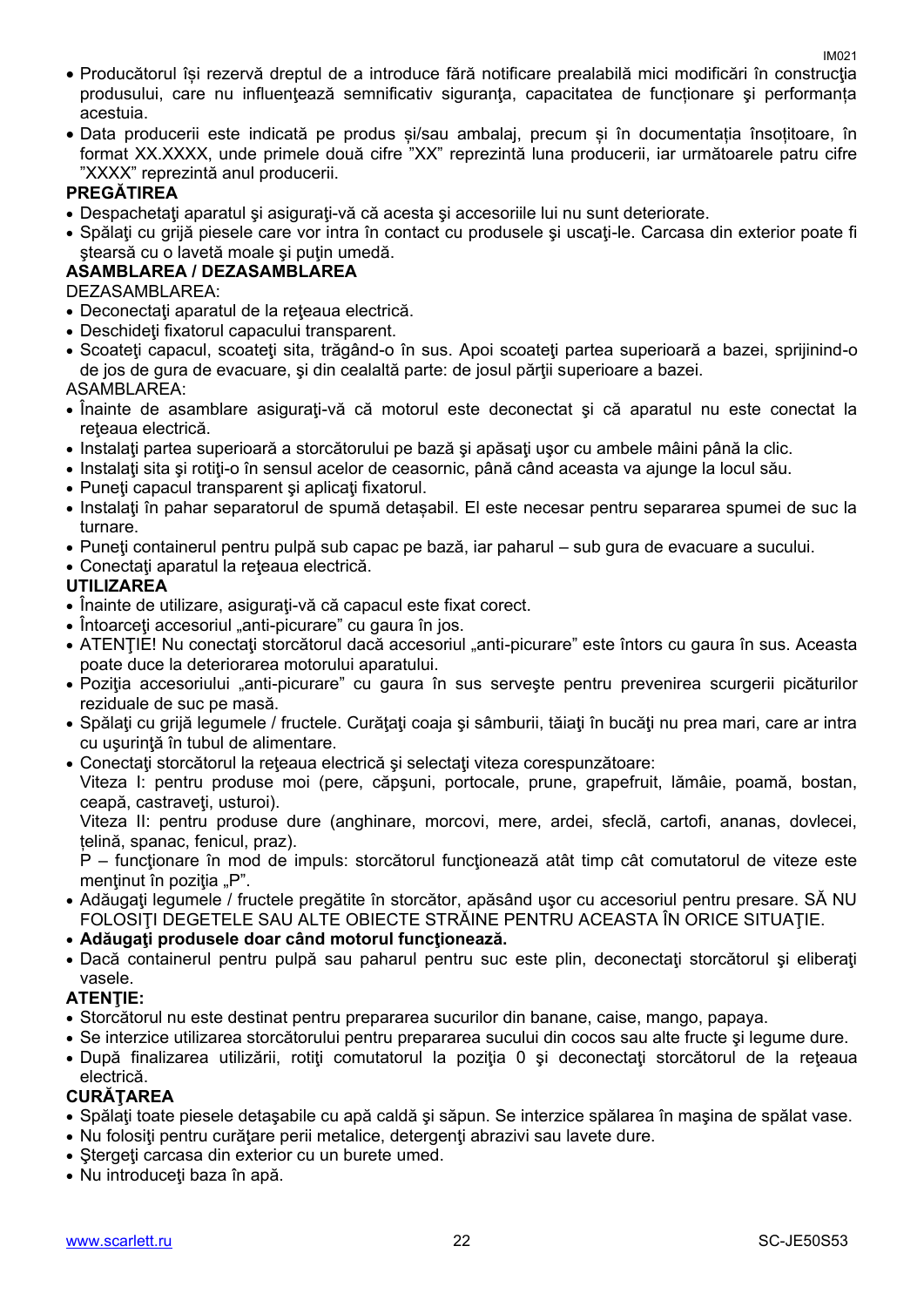Piesele detaşabile de plastic ale storcătorului pot fi colorate de unele produse, de exemplu, de morcov. Din acest motiv, imediat după finalizarea utilizării, este necesar de a le spăla cu o cantitate mică de detergent neabraziv, jar apoi clătiti-le bine și uscati-le complet.

#### **PĂSTRAREA**

• Păstrati storcătorul spălat, uscat și asamblat într-un loc uscat.

Simbolul dat pe produs, ambalaj și/sau documentele însoțitoare înseamnă că aparatele electrice şi electronice, şi bateriile uzate nu trebuie aruncate împreună cu deşeurile menajere. Acestea trebuie duse la punctele de colectare specializate.

Adresati-vă la autoritățile locale pentru a obține informații suplimentare referitor la sistemele existente de colectare a deşeurilor.

Reciclarea corectă va contribui la păstrarea resurselor valoroase şi la prevenirea posibilelor efecte negative asupra sănătăţii oamenilor şi a mediului înconjurător, care ar putea apărea în rezultatul reciclării incorecte a deşeurilor.

#### **PL INSTRUKCJA OBSŁUGI ŚRODKI OSTROŻNOŚCI**

- Zalecamy uważnie przeczytać niniejszą instrukcję przed uruchomieniem urządzenia, aby uniknąć awarii podczas użytkowania.
- Przed pierwszym włączeniem należy sprawdzić, czy dane techniczne podane na wyrobie są zgodne z parametrami prądu elektrycznego.
- Niewłaściwe postępowanie może spowodować uszkodzenie wyrobu, wyrządzić szkodę materialną albo spowodować zagrożenie zdrowia użytkownika.
- Nie używać na zewnatrz pomieszczeń.
- Urządzenie jest przeznaczone tylko do użytku domowego. Urządzenie nie jest przeznaczone do używania w przemyśle i w handlu, a także do wykorzystania:
- w pomieszczeniach kuchennych dla pracowników w sklepach, biurach i innych pomieszczeniach produkcyjnych;
- w domach rolników;
- przez klientów w hotelach, motelach, pensjonatach i innych podobnych miejscach zamieszkania.
- **Nie wolno rozbierać sokowirówki, jeśli jest ona podłączona do sieci elektrycznej.** Zawsze odłączaj zasilanie sieciowe, gdy urządzenie nie jest używane lub przed czyszczeniem.
- Aby uniknąć porażenia prądem elektrycznym i pożaru, nie wolno zanurzać urządzenia ani przewodu zasilającego w wodzie lub innej cieczy. Jeśli tak się stało, należy natychmiast odłączyć go od źródła zasilania prądem elektrycznym i skontaktować się z Punktem Serwisowym w celu sprawdzenia.
- Urządzenie nie jest przeznaczone do użytku przez osoby (w tym dzieci) o ograniczonych możliwościach fizycznych, zmysłowych lub umysłowych albo, w przypadku braku doświadczenia lub wiedzy, jeśli nie znajdują się one pod nadzorem lub nie poinstruowane na temat korzystania z urządzenia przez osobę odpowiedzialną za ich bezpieczeństwo.
- Dzieci powinny być nadzorowane, aby zapobiec grze z urządzeniem.
- Nie zostawiaj włączonego urządzenia bez nadzoru.
- Nie używaj akcesoriów, które nie są dołączone do zestawu wraz z urządzeniem.
- Jeżeli przewód zasilający ulegnie uszkodzeniu, to powinien on być wymieniony u wytwórcy lub w specjalistycznym zakładzie naprawczym albo przez wykwalifikowaną osobę.
- W przypadku uszkodzenia przewodu zasilającego jego wymiany, aby uniknąć niebezpieczeństw, powinien dokonać producent lub upoważniony przez niego Punkt Serwisowy bądź podobny wykwalifikowany personel.
- Nie wolno próbować naprawiać urządzenia samodzielnie. W przypadku usterek należy skontaktować się z najbliższym Punktem Serwisowym.
- Należy uważać, aby przewód zasilający nie dotykał ostrych krawędzi i gorących powierzchni.
- Nie ciągnij, nie przekręcaj i nie nawijaj przewodu sieciowego dookoła niczego.
- Nie umieszczaj urządzenia na gorącej kuchni gazowej lub elektrycznej, nie należy umieszczać go w pobliżu źródeł ciepła.
- Nie dotykaj części ruchomych urządzenia.
- Należy zachować ostrożność przy obchodzeniu się z częściami metalowymi są bardzo ostre.
- Ostrzeżenie! Nie używaj urządzenia, jeśli sitko obrotowe jest uszkodzone.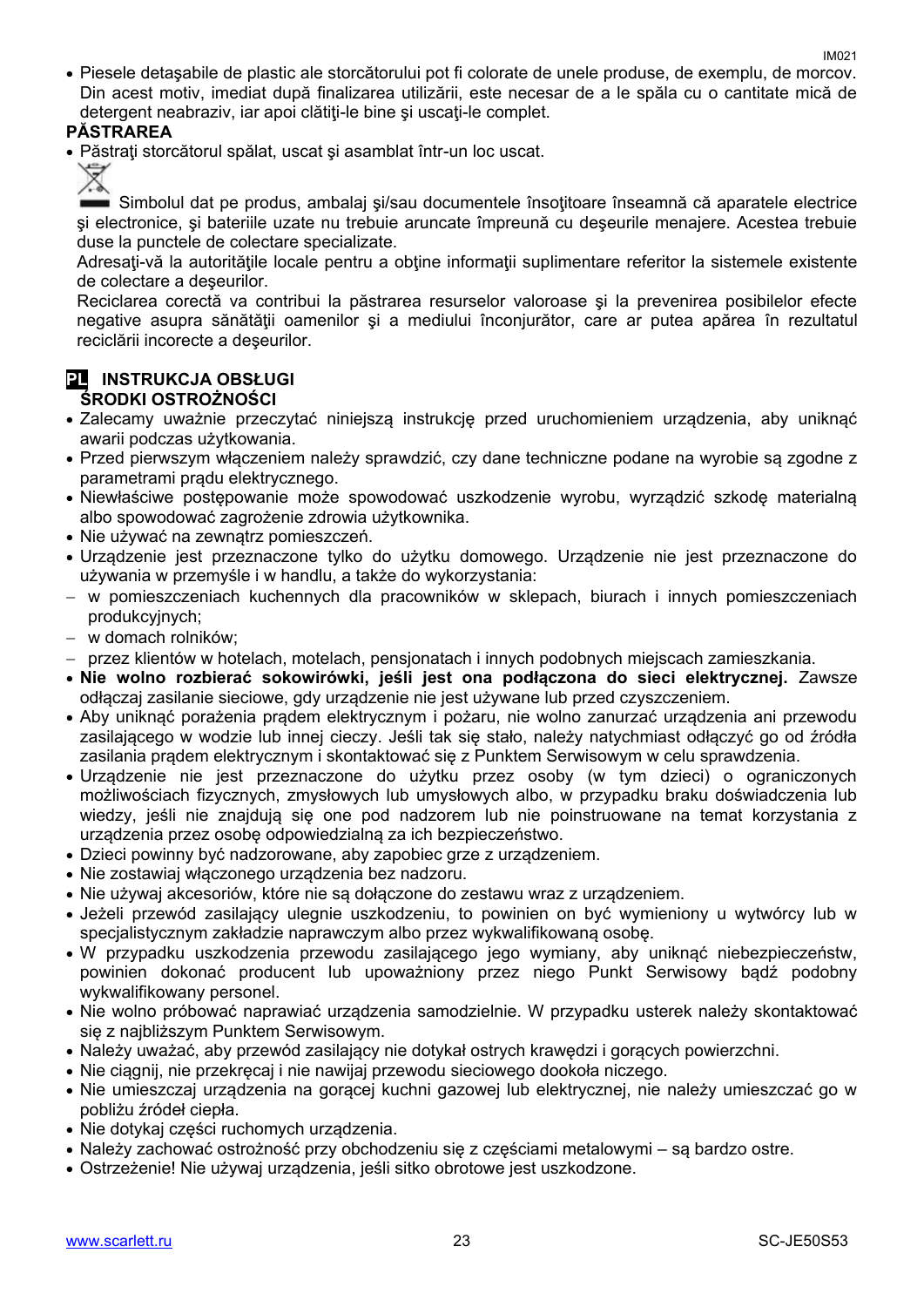- Przed włączeniem urządzenia upewnij się, że pokrywa jest niezawodnie zablokowana. Urządzenie wyposażone jest w system bezpieczeństwa, który automatycznie wyłącza urządzenie w przypadku nieprawidłowei instalacii pokrywy.
- Nie wolno pchać produktów palcami. Jeśli kawałki owoców zostały zablokowane w leju zasypowym, skorzystaj z popychacza. Jeśli to nie pomoże, wtedy wyłącz silnik i odłącz urządzenie od sieci elektrycznej, rozbierz go i wyczyść zatkane miejsca.
- Za każdym razem, przed rozebraniem i czyszczeniem należy odłączyć urządzenie od sieci elektrycznej. Wszystkie obracające się części i silnik muszą całkowicie się zatrzymać.
- Za każdym razem po zakończeniu pracy obowiązkowo należy wyłączyć urządzenie.
- Nie należy przeciążać urządzenia nadmierną ilością produktów.
- Nie zaleca się pozostawiania sokowirówki włączonej na biegu jałowym dłużej niż przez 1 min.
- Jeśli urządzenie przez jakiś czas znajdowało się w temperaturze poniżej 0ºC, przed włączeniem musi być przechowywane w temperaturze pokojowej nie krócej niż w ciągu 2 godzin.
- Producent zastrzega sobie prawo, bez dodatkowego powiadomienia, do wprowadzania drobnych zmian w konstrukcji wyrobu, które zupełnie nie wpływają na jego bezpieczeństwo, sprawność ani funkcionalność.
- Data produkcji jest wskazana na wyrobie i/albo na opakowaniu, a także w dokumentacji towyrzyszącej, w formacie XX.XXXX, gdzie pierwsze dwie liczby "XX" to miesiąc produkcji, następne cztery cyfry "XXXX" to rok produkcii.

#### **PRZYGOTOWANIE**

- Rozpakuj urządzenie i sprawdź, czy nie są uszkodzone wyrób i akcesoria.
- Dokładnie umyj części, które będą stykać się z produktami, i wysusz. Przetrzyj zewnętrzną obudowę miękką, lekko zwilżoną szmatką.

#### **ROZBIERANIE/ZESTAWIENIE**

#### **ROZBIERANIE:**

- Odłącz urządzenie od sieci elektrycznej.
- Otwórz blokadę przezroczystej pokrywy.
- Zdejmij pokrywę, wyjmij filtr siatkowy, ciągnąc go w górę. Potem zdejmij górną część obudowy. Przy tym należy trzymać ją na dole za dziobek i z drugiej strony za spód górnej części obudowy.

#### **ZESTAWIENIE:**

- Przed montażem upewnij się, że silnik jest wyłączony oraz urządzenie jest odłączone od sieci.
- Zamontuj górną część sokowirówki na obudowie i dociśnij obiema rękami, aż usłyszysz kliknięcie.
- Zainstaluj filtr siatkowy i obróć w kierunku zgodnym z ruchem wskazówek zegara, aż trafi na miejsce.
- Załóż przezroczystą pokrywę i zamknij blokadę.
- Wsuń zbiornik na miąższ pod pokrywę na podstawie, natomiast kubek pod dziobek do odbioru soku.
- Podłącz urządzenie do sieci elektrycznej.

#### **PRACA**

- Przed rozpoczęciem pracy upewnij się, że pokrywa jest niezawodnie zablokowana.
- Obróć końcówkę zapobiegającą kapaniu otworem na dół.
- UWAGA! Nie włączaj sokowirówki, jeśli końcówka zapobiegająca kapaniu jest skierowana otworem do góry. Może to spowodować uszkodzenie silnika urządzenia.
- Pozycja końcówki zapobiegającej kapaniu otworem do góry służy do zapobiegania przedostaniu się kropli soku do stołu.
- Dokładnie umyj warzywa / owoce, obierz je ze skórki i usuń pestki.
- W razie potrzeby pokrój warzywa / owoce w małe kawałki, które łatwo mieszczą się w gardzieli wsadowej.
- Podłącz sokowirówkę do sieci elektrycznej i wybierz odpowiednią prędkość. Prędkość I: do miękkich produktów (gruszki, truskawki, pomarańcze, śliwki, grejpfruty, cytryny, winogrona, dynia, cebula, ogórki, czosnek).
- Prędkość II: do twardych produktów (karczochy, marchew, jabłka, papryka, buraki, ziemniaki, ananasy, kabaczki, seler, szpinak, koperek, por).
- P impulsowy tryb pracy: sokowirówka pracuje, dopóki przełącznik prędkości jest przytrzymywany w pozycji "P".
- Załaduj przygotowane warzywa / owoce do sokowirówki, lekko naciskając popychaczem. W ŻADNYM WYPADKU NIE RÓB TEGO PALCAMI ANI ŻADNYMI PRZEDMIOTAMI.
- **Ładuj produkty tylko przy uruchomionym silniku.**
- Gdy zbiornik na miąższ lub kubek na sok zostaną napełnione, wyłącz sokowirówkę i opróżnij zbiorniki. **UWAGA:**
- Sokowirówka nie jest przeznaczona do przygotowywania soków z bananów, moreli, mango, papai.